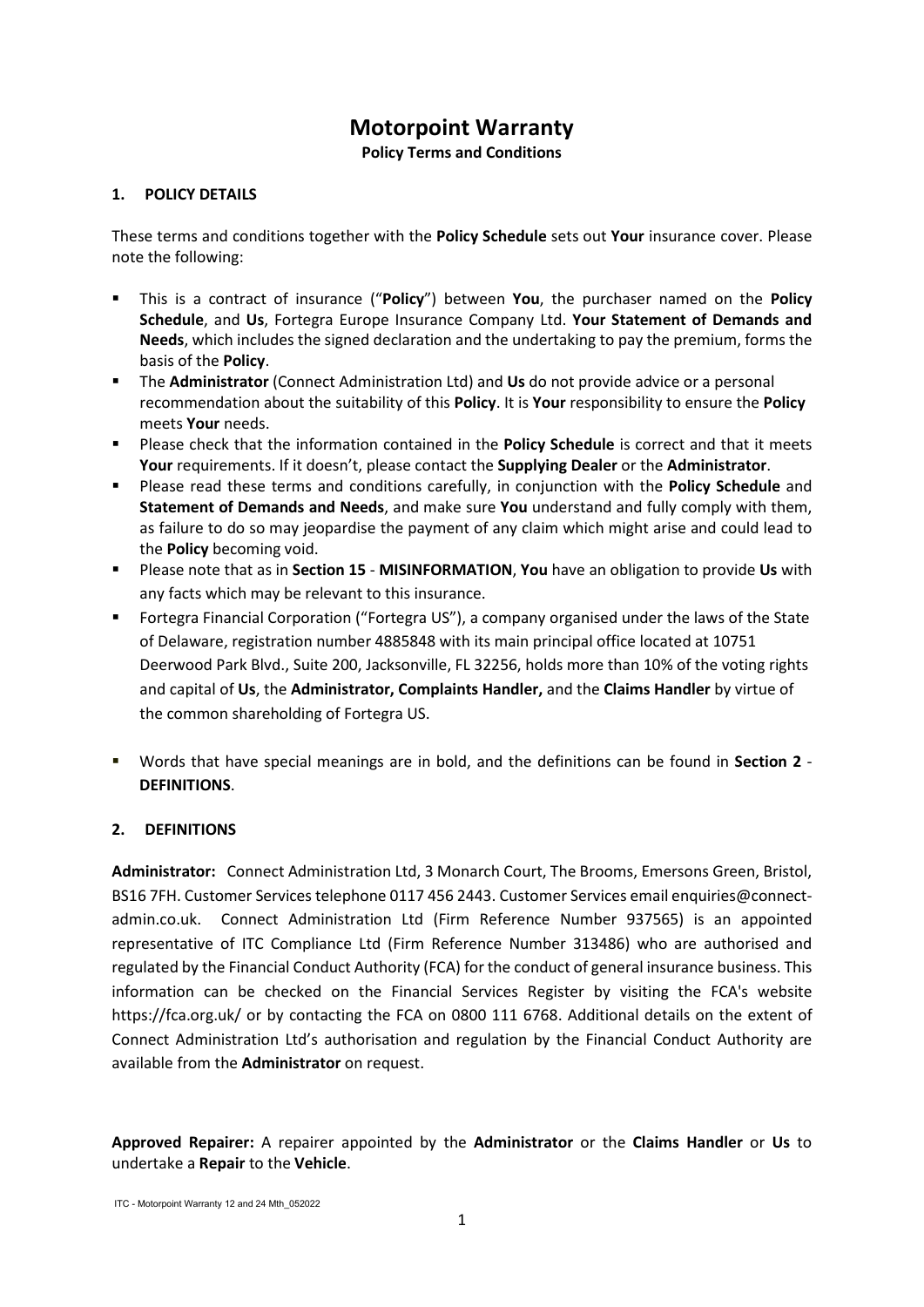**Claims Handler:** Defend Insurance Holding s.r.o.., having its registered address at: Roztylská 1860/1, Praha 4 - Chodov, 14800 Czech Republic. Telephone 0161 451 4812 Customer Services email [customerservice@defendinsurance.co.uk](mailto:customerservice@defendinsurance.co.uk)

**Complaints Handler:** ITC Compliance Ltd**,** 3 Monarch Court, The Brooms, Emersons Green, Bristol, BS16 7FH. Customer Services telephone 0117 456 2443 email: complaints@itccompliance.co.uk. ITC Compliance Ltd is authorised and regulated by the Financial Conduct Authority (FCA) for the conduct of general insurance, under Firm Reference number 313486. This information can be checked on the Financial Services Register by visiting the FCA's website https://register.fca.org.uk/s or by contacting the FCA on 0800 111 6768. Additional details on the extent of ITC Compliance Ltd's authorisation and regulation by the Financial Conduct Authority are available from the **Complaints Handler** on request

**Day-To-Day Motoring**: The use of **Your Vehicle** for social, domestic and pleasure purposes only, including journeys to and from a permanent place of work.

**Excess:** means the first **You** paid under **Your Motor Insurance Policy** under the terms of that policy

**Family Member: Your** spouse or civil partner, or a parent, grandparent, child, grandchild, brother, or sister.

**Incident Date:** The date of the incident where damage has occurred to the **Vehicle**.

**Mechanical Breakdown:** means the failure of a mechanical or electrical component, causing a sudden stoppage of its function, for a reason other than deterioration or negligence. Damage caused by the effect of overheating or abuse is not regarded as a Mechanical Breakdown under the terms of the **Policy**

#### **MOT Certificate (VT20)**

MOT Certificate (VT20) issued by the **MOT Test** station.

#### **MOT Test**

Ministry of Transport test completed by a company authorised by The Vehicle & Operator Services Agency to offer an MOT Testing service on behalf of the Secretary of State for Transport.

**Motor Insurance Policy:** an insurance policy issued to cover **Your** private car, which is owned and registered to **You**.

**Policy Schedule:** The schedule provided to **You** when **You** purchased this **Policy**, which contains **Your** details, details of the **Vehicle** and the **Policy** term.

**Property**: **Your** fixed address as detailed on **Your** schedule.

**Statement of Demands and Needs:** The Statement of Demands and Needs and declaration together with any additional information **You** may have supplied to **Us** in support of **Your** application for this **Policy**.

**Supplying Dealer:** The car dealership that the **Vehicle** was purchased from.

**Territorial Limits:** The United Kingdom, Ireland, Isle of Man and the Channel Islands. Territorial limits will include the countries of the European Economic Area for a period of up to sixty (60) days for any one single trip.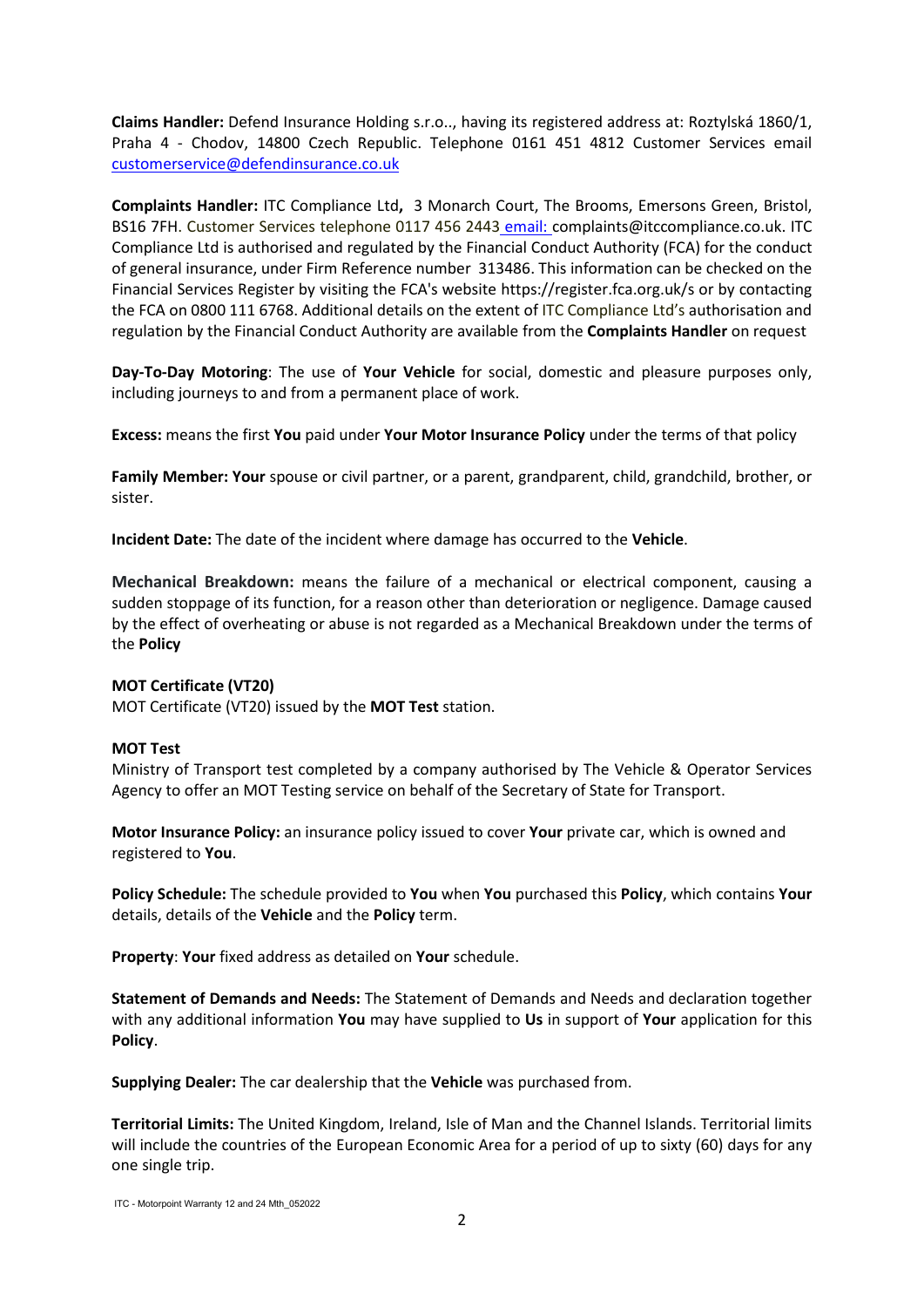**Vehicle:** The **Vehicle** purchased by **You** which meets the eligibility criteria set out in this **Policy**.

**We/Us/Our:** Fortegra Europe Insurance Company Ltd (Malta Company Registration Number C 84703), Office 13, SOHO Office The Strand, Fawwara Building, Triq I-Imsida, Gzira, GZR 1401, Malta. Fortegra Europe Insurance Company Ltd is authorised under the Insurance Business Act 1998 of the laws of Malta to carry out general business, and is regulated by the Malta Financial Services Authority, Triq l-Imdina, Zone 1, Central Business District, Birkirkara, CBD 1010, Malta. Deemed authorised by the Prudential Regulation Authority. Subject to regulation by the Financial Conduct Authority under reference number 805770, and limited regulation by the Prudential Regulation Authority. Details of the Temporary Permissions Regime, which allows EEA-based firms to operate in the UK for a limited period while seeking full authorisation, are available on the Financial Conduct Authority's website. Annual reports on **Our** solvency and financial position can be found at <https://www.fortegra.eu/solvency-and-financial-condition-report>

**You/Your:** Any individual who is detailed on the **Policy Schedule** and who has applied for this **Policy** and has agreed to pay the premium under this **Policy**.

## **3. ELIGIBILITY**

#### **You are eligible for cover from the start date of this Policy if:**

- **You** are applying as an individual; and
- **You** are eighteen (18) years of age or over; and
- **You** are resident in the United Kingdom, Channel Islands or the Isle of Man; and
- **You** hold a current valid UK driving license; and
- **You** must be named as the Policyholder under a **Motor Insurance Policy.**

#### **The Vehicle is eligible for this cover if it:**

- is a private **Vehicle** registered in the United Kingdom, Channel Islands or the Isle of Man; and
- has been purchased from the **Supplying Dealer**; and
- is not older than eight (8) years at the start of this **Policy**.

#### **Please Note: The following Vehicles and Vehicle uses are NOT eligible for cover:**

- Any **Vehicle** that is not a right-hand drive **Vehicle**; and
- Emergency **Vehicle**s, commercial **Vehicle**s, taxis, courier **Vehicle**s, buses, minibuses, coaches, trucks, motor homes, trailers, heavy goods **Vehicle**s, licensed private hire **Vehicle**s, daily rental **Vehicle**s, breakdown and recovery **Vehicle**s; and
- **Vehicle**s used for hire and reward, driving school tuition, chauffeuring, road racing, track days (timed or untimed), rallying, pace-making, speed testing or any other competitive event; and
- Any **Vehicle** that has been modified prior to or after the purchase date.

# **4. POLICY TERM**

This **Policy** is for the chosen term, up to a maximum of twenty-four (24) months and is not renewable, as detailed on the **Policy Schedule**. **Your** cover will end at the earliest of any of the below: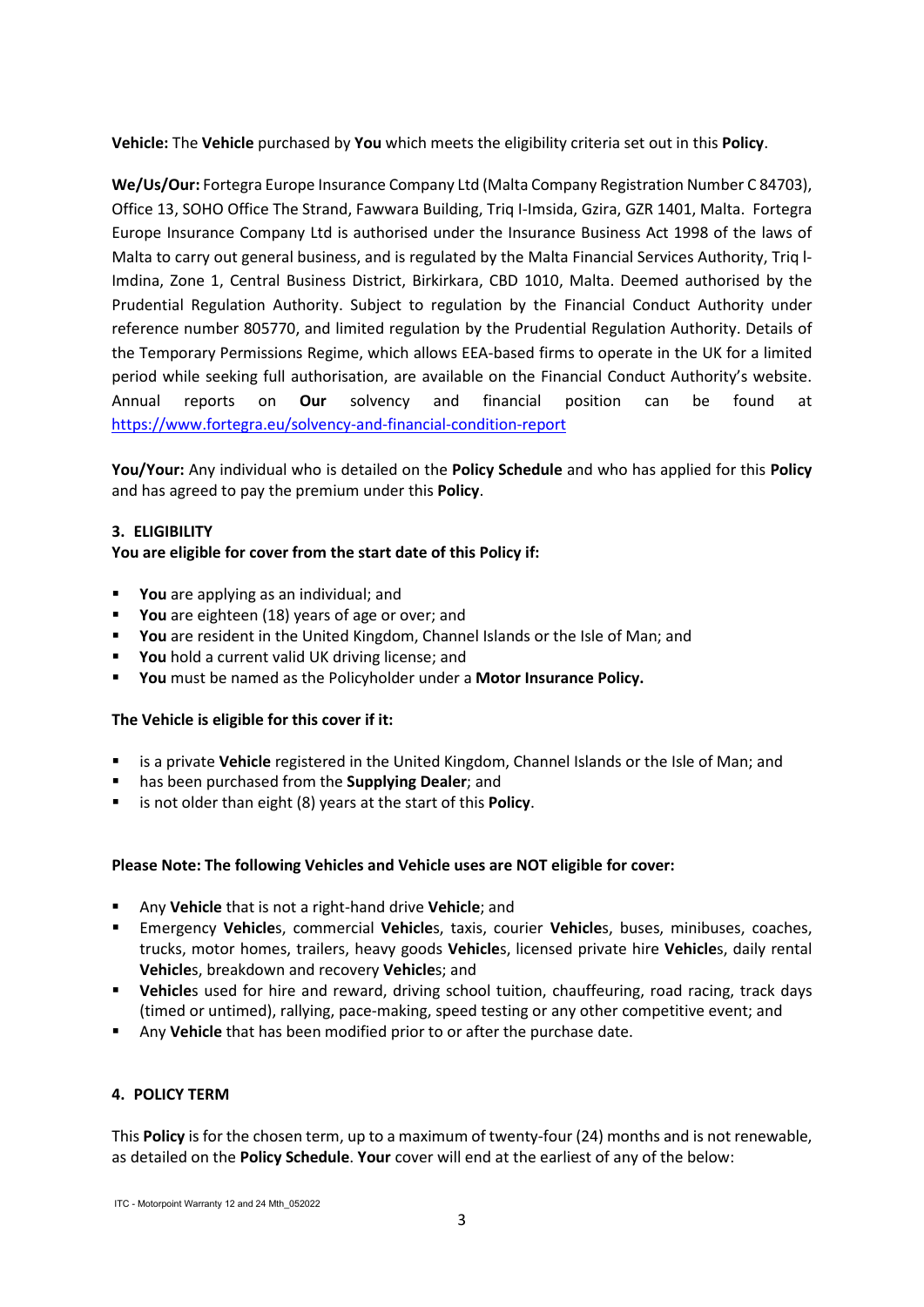- **You** failing to pay **Your** premium when due; or
- **You** or the **Vehicle** no longer meeting the eligibility criteria for **Your Policy**; or
- The **Vehicle** being sold or transferred to a new owner, other than under **Section 10 TRANSFERRING YOUR POLICY**; or
- The value of claims settled by **Us** having reached the limit, as defined in **Section 5 WHAT IS COVERED**; or
- The **Policy** being cancelled by either **You** or **Us;** or
- The start and expiry dates of the **Policy** as detailed on the **Policy Schedule.**
- The benefit of **Key Cover** and **Breakdown Cover** will commence from the delivery date as detailed on the **Policy Schedule** and will expire on the date of this Policy as detailed on your **Policy Schedule**

# **5. WHAT IS COVERED**

| Cover                                                                                                                                                                                                                                                                                                                                                                                                                                                                                                                                                                                                                                                                                                                                                                                    | <b>Benefit Limit</b>                                                             |
|------------------------------------------------------------------------------------------------------------------------------------------------------------------------------------------------------------------------------------------------------------------------------------------------------------------------------------------------------------------------------------------------------------------------------------------------------------------------------------------------------------------------------------------------------------------------------------------------------------------------------------------------------------------------------------------------------------------------------------------------------------------------------------------|----------------------------------------------------------------------------------|
| <b>Mechanical Breakdown Insurance</b>                                                                                                                                                                                                                                                                                                                                                                                                                                                                                                                                                                                                                                                                                                                                                    |                                                                                  |
| <b>PARTS COVERED</b><br>Please see your Proposal Form for details of the maximum amounts that may be paid<br>for each and any claim. These may be subject to lower limits as stated on these pages.<br>All limits include VAT. There is no restriction to the number of claims You can make.<br>This Policy covers all mechanical and electrical parts (including labour to fit them), of<br>the insured Vehicle against Mechanical Breakdown and including the below.                                                                                                                                                                                                                                                                                                                   | Maximum of<br><b>Purchase Price</b><br>of Vehicle<br>including VAT<br>per claim. |
| <b>Oil seals</b><br>Crankshaft front seal, camshaft oil seal, auxiliary shaft oil seal, gearbox rear seal, drive<br>shaft(s) seals and differential pinion seal and where an engine or gearbox repair<br>requires oil seals or gaskets.<br><b>Casings</b><br>If any of the covered parts fail and this damages the casings, they will also be covered.<br><b>Working materials</b><br>Oils, oil filter and anti-freeze are covered only if it is essential to replace them because<br>of the failure of a part which is covered under this Policy.<br><b>Air Conditioning System</b><br>In the event of a valid claim, maximum contribution to system re-gas is £45.00 inc VAT.                                                                                                          |                                                                                  |
| <b>Excluding:</b><br>Cracked or porous cylinder heads and blocks, burnt valves and any skimming/pressure<br>testing. Body, paint, glass, interior/exterior trim, key fobs and key cards, in-car<br>entertainment/ communication systems and connected equipment including satellite<br>navigation, catalytic converters and diesel particulate filters, wheels, airbag and system,<br>electrical wiring, wiring looms, hoses, pipes, cables, brake seizure and corrosion.<br>Service items and other components subject to routine maintenance or periodic repair<br>or replacement such as plugs, HT leads, brake frictional material, clutch facings, wiper<br>blades/rubbers, auxiliary belts, light bulbs/units, tyres, batteries, exhaust systems [this<br>is not a complete list]. |                                                                                  |

| Cover        | <b>Benefit Limit</b> |
|--------------|----------------------|
| Key(s) Cover |                      |
|              |                      |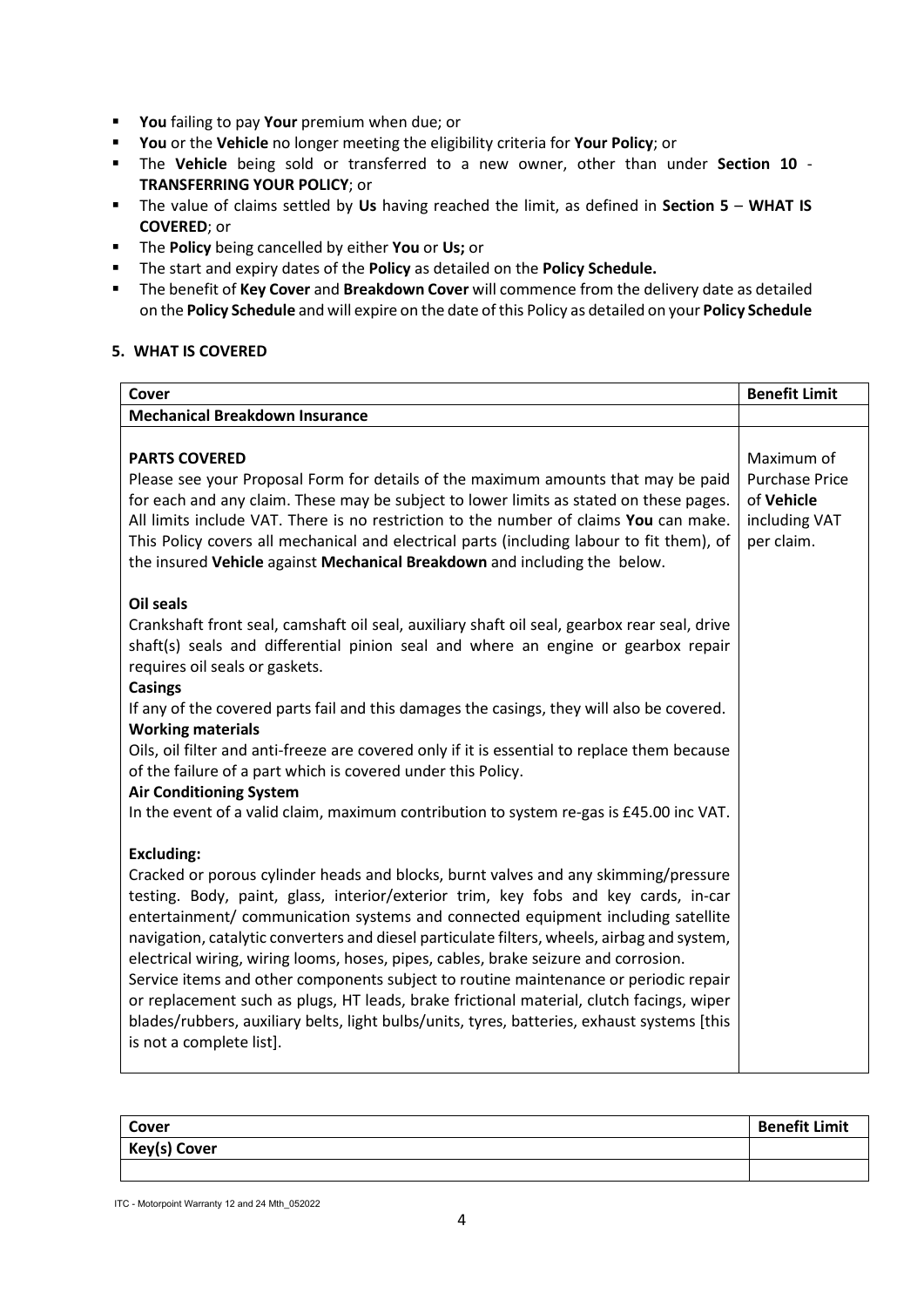|                                                                                           |    | 1. Loss Cover – the reasonable cost of replacing the Key(s) in the event they have       | Maximum of     |
|-------------------------------------------------------------------------------------------|----|------------------------------------------------------------------------------------------|----------------|
|                                                                                           |    | been accidentally lost by You. If no Key(s) can be cut or obtained, the reasonable       | £500 including |
|                                                                                           |    | cost of replacing the Lock(s) will be covered.                                           | VAT per claim. |
|                                                                                           |    |                                                                                          |                |
|                                                                                           | 2. | <b>Theft Cover</b> -the reasonable cost of replacing the $Key(s)$ in the event they have |                |
|                                                                                           |    | been stolen from You. If no Key(s) can be cut or obtained, the reasonable cost of        |                |
|                                                                                           |    | replacing the Lock(s) will be covered.                                                   |                |
|                                                                                           |    |                                                                                          |                |
|                                                                                           | 3. | Vehicle Entry Cover - if a duplicate Key is not readily available, a contribution of up  |                |
|                                                                                           |    | to £50 including VAT towards the cost of gaining entry to the Vehicle in the event       |                |
|                                                                                           |    | the Key(s) have been locked inside the Vehicle or accidentally broken in the Lock by     |                |
|                                                                                           |    | You.                                                                                     |                |
|                                                                                           |    |                                                                                          |                |
| Note:                                                                                     |    |                                                                                          |                |
| In the event of Loss or Theft of Your Key(s), You must notify the Police and<br>$\bullet$ |    |                                                                                          |                |
|                                                                                           |    | obtain a Crime Reference Number.                                                         |                |
|                                                                                           |    |                                                                                          |                |

| Cover                                                                                                                                                                        |                      |
|------------------------------------------------------------------------------------------------------------------------------------------------------------------------------|----------------------|
| <b>Breakdown Cover</b>                                                                                                                                                       | <b>Benefit Limit</b> |
| <b>Roadside Recovery</b>                                                                                                                                                     | Up to 6 call         |
| If the Vehicle suffers a Breakdown, this includes running out of fuel, help will be sent to                                                                                  | outs                 |
| the scene of the Breakdown and We will pay call out fees and mileage charges needed                                                                                          |                      |
| to repair or assist with the Vehicle. If, in the opinion of the Recovery Operator, they are                                                                                  |                      |
| unable to repair the Vehicle at the roadside the Recovery Controller will assist in the                                                                                      |                      |
| following way:                                                                                                                                                               |                      |
|                                                                                                                                                                              |                      |
| • arrange for the Vehicle, You and up to five (5) passengers to be recovered to the                                                                                          |                      |
| nearest garage able to undertake the repair, or;                                                                                                                             |                      |
| • If the above is not possible at the time of the Breakdown they will arrange for the                                                                                        |                      |
| Vehicle, You and up to five (5) passengers to be transported to Your home address or                                                                                         |                      |
| original destination.                                                                                                                                                        |                      |
|                                                                                                                                                                              |                      |
| <b>Home Assist</b>                                                                                                                                                           |                      |
| A Recovery Operator will be despatched to Your home address or within a one (1) mile<br>radius. Attempts will be made to repair Your Vehicle on the spot. If a repair is not |                      |
| possible they will transport Your Vehicle to the nearest repairing garage.                                                                                                   |                      |
|                                                                                                                                                                              |                      |
| <b>Emergency Overnight Accommodation*</b>                                                                                                                                    |                      |
| If Call Assist decide on alternative accommodation We will pay a maximum of £25 per                                                                                          |                      |
| person for one night for You and up to five (5) passengers.                                                                                                                  |                      |
|                                                                                                                                                                              |                      |
| *These services will be offered on a pay/claim basis, which means that You must pay                                                                                          |                      |
| initially and Call Assist will send You a claim form for reimbursement, which will be dealt                                                                                  |                      |
| with by the Control Centre within a short period of time. Before arranging these                                                                                             |                      |
| services, authorisation must be obtained from the Rescue Controller.                                                                                                         |                      |
|                                                                                                                                                                              |                      |
| <b>Caravans and Trailers</b>                                                                                                                                                 |                      |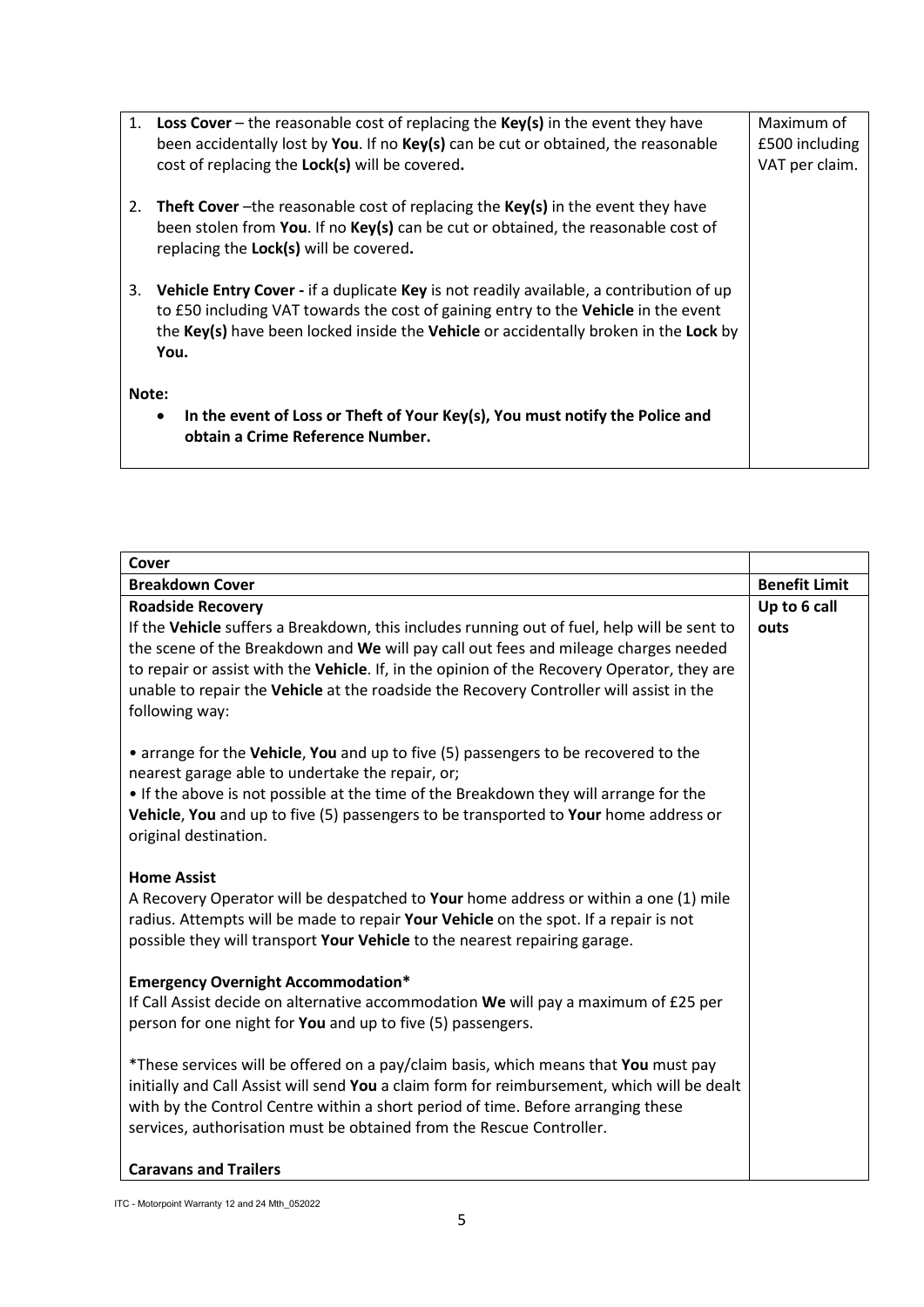| If the Vehicle suffers a Breakdown and Your caravan/trailer is attached, providing it is |  |
|------------------------------------------------------------------------------------------|--|
| fitted with a standard towing hitch and does not exceed 7.0104 metres (23 feet) in       |  |
| length, Your caravan/ trailer will be recovered with the Vehicle at no extra cost.       |  |
|                                                                                          |  |
| What to do if you break down                                                             |  |
| If the Vehicle breaks down please call the 24 hour Control Centre on:                    |  |
| 01206 812 763 (UK only)                                                                  |  |
| (This telephone number is strictly for rescue purposes only)                             |  |
| The Rescue Controller will assist You professionally, sympathetically and deal with Your |  |
| request quickly.                                                                         |  |
|                                                                                          |  |
| Please have the following information ready to give to the Rescue Controller, who will   |  |
|                                                                                          |  |
| use this to validate Your policy. Tell them;                                             |  |
|                                                                                          |  |
| 1) You are a ITC Compliance customer                                                     |  |
| 2) Your return telephone number with area code                                           |  |
| 3) Your Policy type and number and the Vehicle registration                              |  |
| 4) The precise location of the Vehicle (or as accurately as You are able in the          |  |
| circumstances)                                                                           |  |
|                                                                                          |  |
| 5) What seems to be the problem (for example, if You have a puncture tell the            |  |
| Controller Your tyre size).                                                              |  |
|                                                                                          |  |
| The Rescue Controller will take Your details and ask You to remain by the telephone      |  |
| You are calling from. Once arrangements have been made they will telephone to advise     |  |
| who will be coming out to You and how long they are expected to take. You will then be   |  |
| asked to return to the Vehicle.                                                          |  |
|                                                                                          |  |
| Please remember to guard Your safety at all times but remain with or nearby the          |  |
| Vehicle until the Recovery Operator arrives. Once the Operator arrives at the scene      |  |
| please be guided by his/her safety advice.                                               |  |
|                                                                                          |  |
| If the Police are present please advise them that You have contacted Your recovery       |  |
| service or give them the telephone number to call on Your behalf.                        |  |
|                                                                                          |  |

| Cover                                                                                                                                                                                                                                                                                                                                                                                                                                             |  |
|---------------------------------------------------------------------------------------------------------------------------------------------------------------------------------------------------------------------------------------------------------------------------------------------------------------------------------------------------------------------------------------------------------------------------------------------------|--|
| <b>MOT Test Insurance</b>                                                                                                                                                                                                                                                                                                                                                                                                                         |  |
| Your MOT Cover begins ninety (90) days after Your Issue date. If Your MOT is due in this<br>ninety (90) day period, prior to Your period of cover, then cover will not apply to that<br>MOT. It will instead apply to Your next MOT.                                                                                                                                                                                                              |  |
| What is covered?<br>We will pay the reasonable cost of repairing or replacing such part or parts of Your<br>Maximum of<br>Vehicle listed below up to a maximum of £750 (inclusive of VAT) in the event of a part<br>£750 <sub>per</sub><br>or parts covered herein being cited on an official "Refusal of an MOT Certificate" (Form<br>claim.<br>VT30) as the reason for Your Vehicle failing to pass the MOT Test during the period of<br>cover. |  |
| Lighting Equipment: Front and rear lamps, headlamps, stop lamps, rear<br>٠<br>reflectors, direction indicators, hazard warning lamps, switches, tell tales, high                                                                                                                                                                                                                                                                                  |  |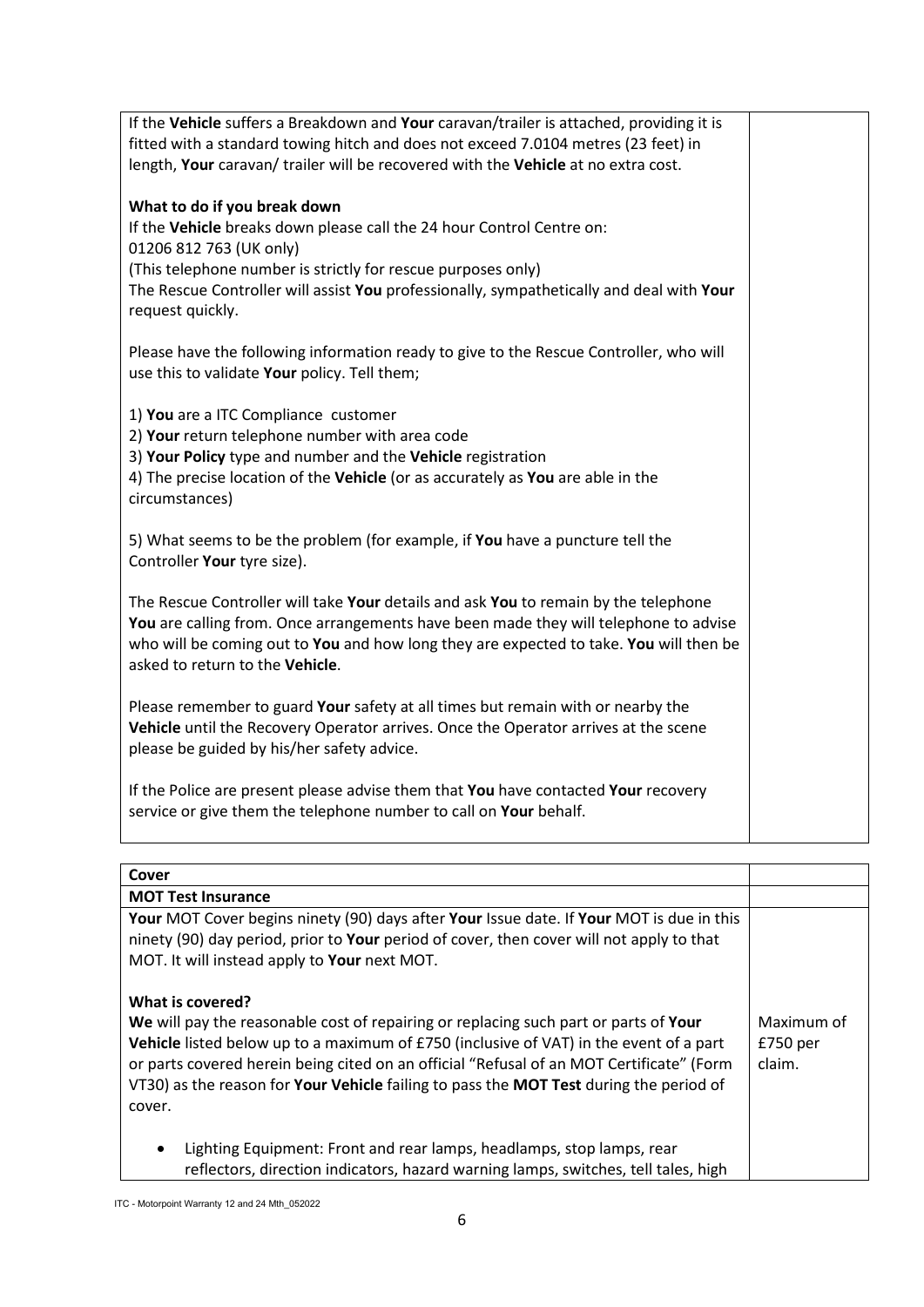intensity discharge (HID), LED headlamps, washing and levelling system, power steering malfunction indicator lamp (MIL), electronic parking brake MIL, illumination of speedometers, brake fluid level warning lamps, electronic stability control system MIL, tyre pressure monitoring system warning lamp.

- Steering and Suspension: Steering control, steering mechanism, power steering, transmission shafts, wheel bearings, front suspension, rear suspension, shock absorbers, wheel alignment, steering, suspension, brake, transmission dust covers / gaiters, and steering wheel locking mechanism.
- Brakes: ABS warning system / controls, condition of service brake system, condition of parking brake system, service brake performance, parking brake performance, brake fluid levels where below the minimum indication.
- Seatbelts: All seatbelts mountings, their condition and operation; front driver's and passenger seat mountings; driver's seat adjustment mechanism, backrest security in an upright position and Supplementary Restraint Systems (SRS) including airbags and seatbelt pre-tensioners.
- General: Emission control systems including catalytic converter, electronic stability control system, fuel injection, engine mountings, ECU replacement as a result of calibration failure to meet MOT exhaust gas emission standards, horn, mirrors, registration plates, speedometer, driving controls, windscreen wipers and washers.

## **Transferrable cover**

**You** may transfer **Your Policy** subject to the conditions in **Section 10** -**TRANSFERRING YOUR POLICY** where a **Family Member** takes ownership of the **Vehicle.**

# **6. WHAT IS NOT COVERED**

# **What You are not covered for Mechanical Breakdown Insurance**

- **i. We** will not accept liability for any claim which is reported to the **Claims Handler** more than fourteen (14) days after the relevant fault is discovered.
- **ii. We** will not accept liability for any claim where the repair has not commenced within fourteen (14) days of the relevant fault being reported to the **Claims Handler**.
- **iii.** The **Policy** does not apply to: **Vehicle**s used for hire or reward (for example Taxis, self-drive hire or driving schools), **Vehicle**s used for any kind of timed competition or race; or non-standard customized or modified **Vehicle**s.
- **iv. We** will not accept any liability for damage caused by: Neglect, corrosion, any foreign matter, getting into or onto a part; lack of servicing, the effects of over-heating, whether caused by an insured part or not; freezing, abuse, damage to parts not covered by this **Policy** or consequential damage; or damage to parts **We** cover caused by parts not covered by the **Policy**.

**We** will not accept liability for:

- The effects of poor repairs, faults or defects at the time of the sale.
- Parts which have been fitted incorrectly
- Parts which are of faulty manufacture or design or
- Parts not fitted as standard or optional extra by the manufacturer, unless cover for such items is agreed beforehand.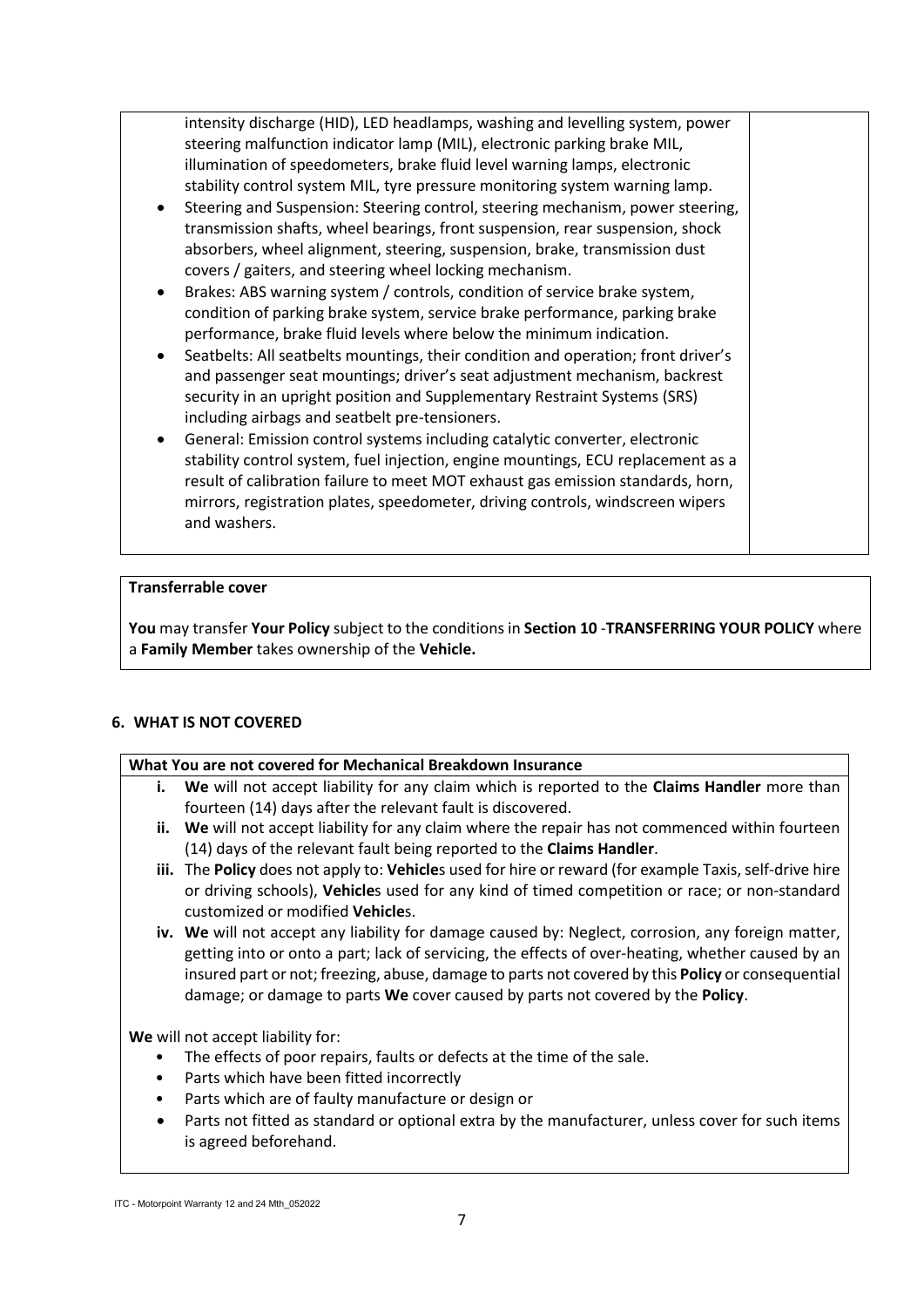The **Policy** excludes any damage caused by fire, accident or any road hazard whether or not insured under any motor insurance or accidental damage policy. It does not provide cover for other people or physical injury. **We** will not accept liability for damage caused by war risks, sonic booms or nuclear radiation.

#### **What You are not covered for Key:**

- **i.** Any claim where the **Incident Date** is before the **Policy** start date.
- **ii.** Any claim which is not reported within thirty (30) days of the **Incident Date**.
- **iii.** The cost of any routine maintenance or adjustments or where **Key(s)** or **Lock(s)** don't function or have failed for any reason.
- **iv.** Any claim relating to damage to **Lock(s)** caused by attempted theft or malicious damage.
- **v.** Any claim directly or indirectly caused as a result of the theft of the **Key(s)** by any person known to **You** who has reasonable access to the **Key(s),** including but not limited to a **Family Member.**
- **vi.** The cost of repairing or replacing any **Lock(s)** where they have been damaged by anyone other than **You** gaining entry to the **Vehicle** or **Property**.
- **vii.** Any claim relating to a road traffic accident.
- **viii.** Any claim arising from manufacturing defects, inherent design faults or where the **Key(s)** or **Lock(s)** are subject to recall or replacement by the manufacturer.
- **ix.** The cost of any fares, tolls, delivery or insurance relating to car hire.
- **x.** Any claim relating to damage caused by neglect or a deliberate, careless act or omission by **You**.
- **xi.** Any claim for loss or theft that is not accompanied by a Crime Reference Number.
- **xii.** Any amount that exceeds the benefit level per claim or in total, as detailed in **Section 5 – WHAT IS COVERED**.
- **xiii.** If during the **Policy term** the **Vehicle** is used for any of the excluded uses that appear in **Section 3 - ELIGIBILITY**.
- **xiv.** For consequential damage of any kind or any consequential loss, injury or damage.

#### **What You are not covered for Breakdown Cover**:

- **i.** Assistance due to an accident, fire, theft or vandalism or other incident normally covered by a **Motor Insurance Policy**. Assistance can be arranged if **You** agree to pay for the service provided. (**You** may be able to recover these costs under the terms of **Your Motor Insurance Policy**).
- **ii.** Any caravan/trailer being towed where the total length exceeds 7.0104 metres (23 feet) and where it is not attached to the **Vehicle** with a standard towing hitch.
- **iii. Vehicle**s not registered as having Motorpoint Breakdown Cover.
- **iv.** The cost of any parts, components or materials used to repair the **Vehicle**.
- **v.** Any costs or expenses not authorised by the Rescue Controller.
- **vi.** The cost of food, drinks, telephone calls or other incidentals.
- **vii.** The cost of alternative transport other than to **Your** destination or home.
- **viii.** The cost of fuel, oil or insurance for a hire **Vehicle**.
- **ix.** The recovery of the **Vehicle** and passengers if repairs can be carried out at or near the scene of the Breakdown within a reasonable time. If recovery takes effect **You** are entitled to recovery to only one address in respect of any one Breakdown.
- **x.** Overnight accommodation or car hire charges if repairs can be carried out at or near the scene of the Breakdown within an agreed time.
- **xi.** Breakdowns caused by failure to maintain the **Vehicle** in a roadworthy condition including maintenance or proper levels of oil and water. If, in the opinion of the Recovery Operator, **We**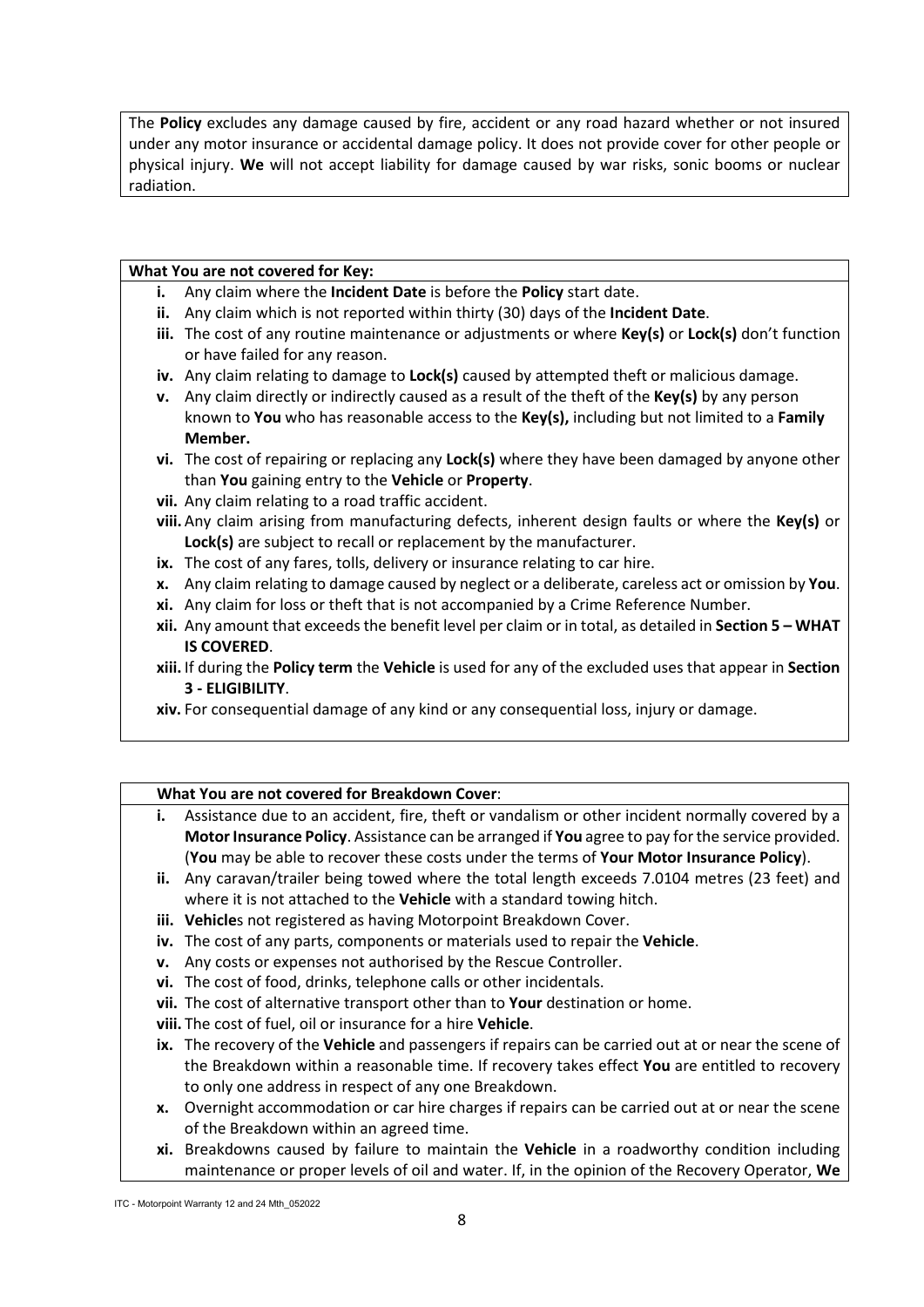should terminate **Your Policy** immediately, **We** will notify **You** by letter as to what action **We** have taken.

- **xii.** Any request where service cannot be effected because the **Vehicle** does not carry a serviceable spare wheel and locking wheel nut and/or manufacturer approved emergency foam fill kit.
- **xiii.** Any request for service if the **Vehicle** cannot be reached due to snow, mud, sand or flood or where the **Vehicle** is not accessible or cannot be transported safely and legally using a standard transporter.
- **xiv.** Any request for service if the **Vehicle** is being used for commerce, commercial driving or tuition, hire or reward, (for example, taxis, self-drive hire or driving schools) delivery courier, or is over 3500kg GVM, or used in any sort of rally, speed testing, racing or any kind of competition or trial other than 'Treasure Hunts'.
- **xv.** Overloading of the **Vehicle** or carrying more passengers than it is designed to carry.
- **xvi.** Claims not notified prior to expenses being incurred.
- **xvii.** The charges of any other company (including Police recovery) other than a Recovery Operator appointed by Call Assist or of car hire or accommodation charges except those authorised by Call Assist.
- **xviii.** Loss or damage to the **Vehicle** or its contents.
- **xix.** Direct or indirect loss, damage or liability caused by, contributed to or arising from:
	- a. Ionising radiation or contamination by radioactivity from an irradiated nuclear fuel or from nuclear waste from the combustion of nuclear fuel.
	- b. The radioactive, toxic, explosive or other hazardous properties of any nuclear assembly or nuclear component thereof.
	- c. Any results of war, invasion, act of foreign enemy, hostilities (whether war be declared or not), civil war, rebellion, revolution, military or usurped power.
	- d. Any false or fraudulent claims.
	- e. Failure to comply with requests by Call Assist or the Recovery Operators concerning the assistance being provided.
	- f. Fines and penalties imposed by the Police or Courts.
	- g. Any charges where **You**, having contacted the Rescue Controller, effect recovery or repairs by other means.
	- h. Ferry and Toll charges.
	- i. Any claims relating to non-standard, customised or modified **Vehicle**s unless declared and agreed with **Us** prior to taking the insurance.
	- j. Any service or insurance cover where remedial action has not taken place following a previous Breakdown.
	- k. More than six (6) callouts per Policy per year.

#### **What You are not covered for MOT Test cover :**

# **We** will not pay for:

- **i.** Bulbs, fuses, wiring or connections
- **ii.** Tyres or wheels
- **iii.** Brake pads and shoes where the condition is wear related
- **iv.** Bodywork or glass
- **v.** Exhaust system
- **vi.** Items listed as "advisory" only
- **vii.** Adjustments, tuning or cleaning
- **viii.** The **MOT Test** or re-test fee
- **ix.** Service items, including but not limited to leads, spark plugs, belts, wiper blades, batteries, antifreeze, fluids, grease, fuel or oils.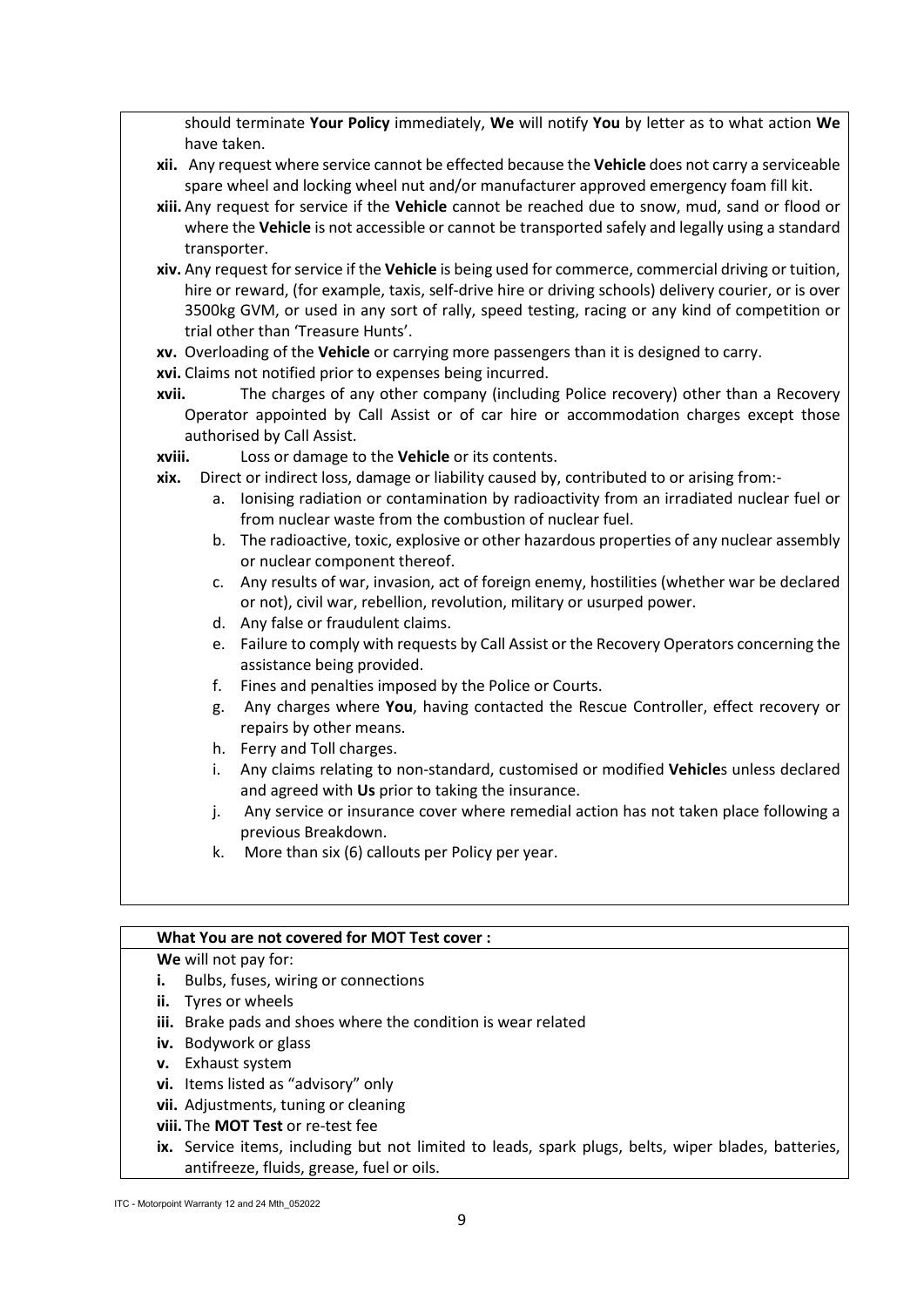These exclusions apply to the MOT section of **Your** cover.

- a. Damage caused by a road traffic accident and/or fire
- b. Structural damage, rust or corrosion
- c. Parts fitted as part of the repairs that are not detailed under the **What is covered** section
- d. Repairs arising as a result of any deliberate damage, neglect or misuse of **Your Vehicle** or any modifications such as the fitting of replacement or experimental parts or other equipment not approved by the manufacturer
- e. Repair or servicing of **Your Vehicle** or parts subject to recall for repair or replacement by the manufacturer
- f. A fault or defect in any part which can reasonably be said to have been known to exist before the commencement of the period of cover
- g. Any repairs covered under the manufacturer's or supplier's warranty or any other form of cover
- h. VAT where you are VAT registered

## **7. HOW TO MAKE A CLAIM**

| <b>Mechanical Breakdown Insurance</b> |                                                                                                 |
|---------------------------------------|-------------------------------------------------------------------------------------------------|
| <b>Stage</b>                          | <b>Explanation</b>                                                                              |
| Step 1                                | <b>NOTIFY THE CLAIMS HANDLER</b>                                                                |
|                                       | Telephone the Claims Handler at 0161 451 4812. The Claims Handler will make a note of           |
|                                       | Your claim and advise You of the location of Your nearest Approved Repairer.                    |
|                                       | IMPORTANT: In order for the Claims Handler to pay the Approved Repairer directly, You           |
|                                       | (not the repairer) must notify the CLAIMS HANDLER of Your claim. This must be done before       |
|                                       | You give permission to a repairer to carry out any fault finding or remedial work. Notification |
|                                       | from a repairer of a possible claim will not be accepted by the Claims Handler.                 |
| Step 2                                | <b>CONTACT THE REPAIRER</b>                                                                     |
|                                       | Book Your Vehicle in with the repairer and give Your permission to carry out any fault          |
|                                       | finding/diagnosis or dismantling necessary.                                                     |
| Step 3                                | <b>REPAIRER OBTAINS AUTHORITY</b>                                                               |
|                                       | Once Your Vehicle, Policy Schedule and service records have been handed to the repairer         |
|                                       | they will contact the Claims Handler to request approval for repairs.                           |
| Step 4                                | <b>AUTHORITY FOR CLAIM VALUE</b>                                                                |
|                                       | If Your claim is accepted, an authorisation number will be issued to the repairer for the       |
|                                       | amount that will be paid under this Policy.                                                     |
|                                       | You are responsible for paying any amount the repairer charges over and above the               |
|                                       | authorised amount.                                                                              |
| Step 5                                | PAYMENT OF THE CLAIM                                                                            |
|                                       | On completion of the repairs, the repairer must submit an invoice directly to the Claims        |
|                                       | Handler . The invoice must clearly show the authorisation number given, details of who the      |
|                                       | Claims Handler should pay and contain full details of the repairs, including details of all     |
|                                       | part(s) used, labour and VAT. The authorisation number will only be effective for ninety (90)   |
|                                       | days from the date it was issued and no payments will be made in respect of the authorisation   |
|                                       | number after the expiry of the ninety (90) day period.                                          |
| Claims                                | The Claims Handler cannot agree to any claim without providing a Claims Authority<br>$\bullet$  |
| Conditions                            | Number. The repairer must not start any repairs without this number. Please                     |
|                                       | quote Your Claims Authority Number each time You contact the Claims Handler                     |
|                                       | about Your claim and make sure the repairer includes this number on their invoice.              |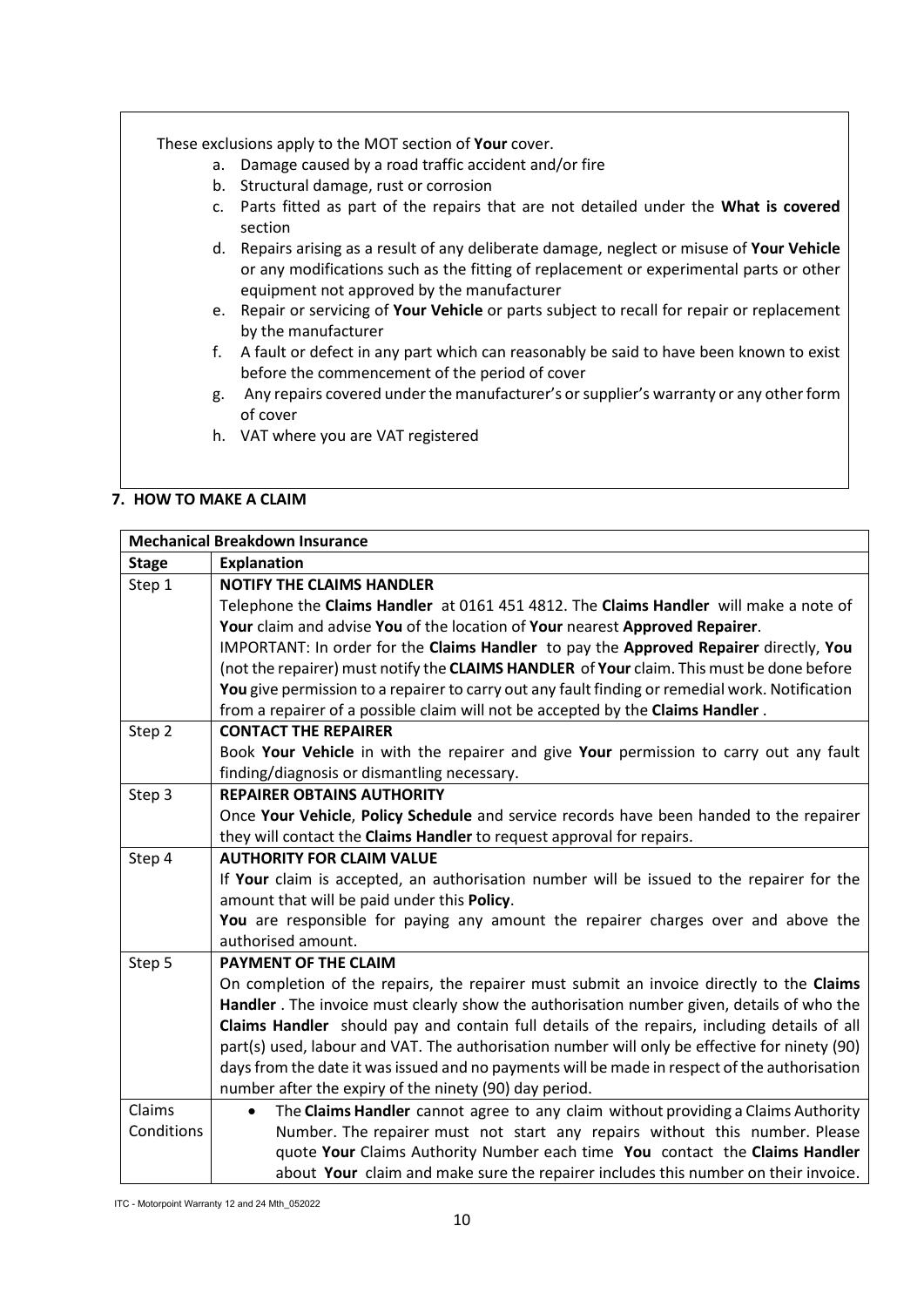| If when making a claim You do not follow the correct procedure, We will not be<br>able to pay Your claim in this instance.                                                                                                                                                                                                                                                                                       |
|------------------------------------------------------------------------------------------------------------------------------------------------------------------------------------------------------------------------------------------------------------------------------------------------------------------------------------------------------------------------------------------------------------------|
| No liability shall exist in respect of parts supplied, repairs carried out or any other<br>$\bullet$<br>claim under the Policy other than claims made in accordance with the procedures<br>set out in these terms and conditions and for which specific authorisation is<br>given by the Claims Handler.                                                                                                         |
| We reserve the right to provide replacement parts and to carry out repairs under the<br>Policy or to arrange for their provision by other persons.                                                                                                                                                                                                                                                               |
| The Claims Handler may insist that Your repairer uses exchanged or reconditioned<br>parts to affect a repair.                                                                                                                                                                                                                                                                                                    |
| allowed for labour will<br>in line<br>The amount<br>of time<br>be<br>with<br>the<br>$\bullet$<br>manufacturer's/Glass's Guide standard repair times.                                                                                                                                                                                                                                                             |
| We and the Claims Handler reserve the right to examine the Vehicle, to subject it<br>$\bullet$<br>to expert independent assessment and to name the repairer to be used. The Claims<br>Handler will use the results of any expert independent assessment to determine the<br>amount to be paid in respect of a claim. This will be subject to the claimable limits<br>and the terms and conditions of the Policy. |
| We shall not provide any benefit under this contract of insurance to the extent of<br>$\bullet$<br>providing cover, payment of any claim or the provision of any benefit where doing so<br>would breach any sanction, prohibition or restriction imposed by law or regulation.                                                                                                                                   |

| <b>Key Cover</b> |                                                                                                                                                                                                                                                                                                                                                                                                                                                                                                                          |
|------------------|--------------------------------------------------------------------------------------------------------------------------------------------------------------------------------------------------------------------------------------------------------------------------------------------------------------------------------------------------------------------------------------------------------------------------------------------------------------------------------------------------------------------------|
| <b>Stage</b>     | <b>Explanation</b>                                                                                                                                                                                                                                                                                                                                                                                                                                                                                                       |
| Step 1           | All lost and stolen keys must be reported to Motorpoint Key Cover and the Police within forty-<br>eight (48) hours of the discovery of their loss or theft and any crime reference numbers<br>retained.<br>Check the circumstances are covered by the Policy, then telephone Motorpoint Key Cover<br>immediately stating the Policy Number if possible, on:<br>01603 369790<br>Motorpoint Key Cover will help arrange assistance from a qualified local locksmith and help<br>You find alternative transport if required |

| <b>Breakdown Cover</b> |                                                                                                 |  |
|------------------------|-------------------------------------------------------------------------------------------------|--|
| <b>Stage</b>           | Explanation                                                                                     |  |
| Step 1                 | If the Vehicle breaks down please call the 24 hour Control Centre on:                           |  |
|                        | 01206 812 763 (UK only)                                                                         |  |
|                        | (This telephone number is strictly for rescue purposes only) The Rescue Controller will assist  |  |
|                        | You professionally, sympathetically and deal with Your request quickly.                         |  |
| Step 2                 | Please have the following information ready to give to the Rescue Controller, who will use this |  |
|                        | to validate Your policy. Tell them;                                                             |  |
|                        |                                                                                                 |  |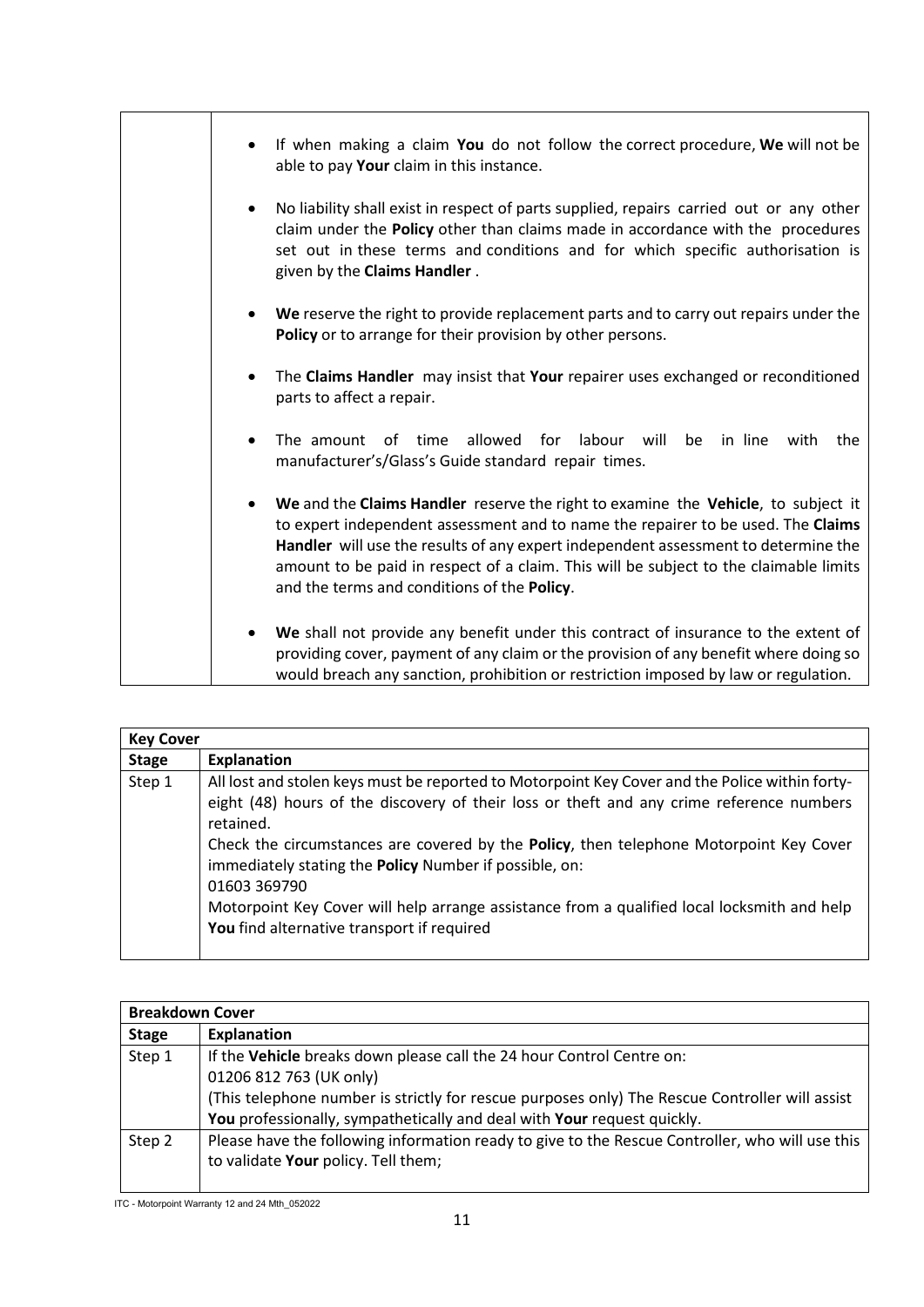1) **You** are a Motorpoint customer 2) **Your** return telephone number with area code 3) **Your** Policy type and number and the **Vehicle** registration 4) The precise location of the **Vehicle** (or as accurately as **You** are able in the circumstances) 5) What seems to be the problem (for example, if **You** have a puncture tell the Controller **Your** tyre size). The Rescue Controller will take **Your** details and ask **You** to remain by the telephone **You** are calling from. Once arrangements have been made they will telephone to advise who will be coming out to **You** and how long they are expected to take. **You** will then be asked to return to the **Vehicle**. Please remember to guard **Your** safety at all times but remain with or nearby the **Vehicle** until the Recovery Operator arrives. Once the Operator arrives at the scene please be guided by his/her safety advice. If the Police are present please advise them that **You** have contacted **Your** recovery service or give them the telephone number to call on **Your** behalf.

| <b>MOT Test Cover</b> |                                                                                                                                                                                                                                                                                                                         |  |
|-----------------------|-------------------------------------------------------------------------------------------------------------------------------------------------------------------------------------------------------------------------------------------------------------------------------------------------------------------------|--|
| <b>Stage</b>          | <b>Explanation</b>                                                                                                                                                                                                                                                                                                      |  |
| Step 1                | This must be done within thirty (30) days of the Vehicle being issued with a VT30 MOT failure                                                                                                                                                                                                                           |  |
|                       | document.                                                                                                                                                                                                                                                                                                               |  |
|                       | Please help the Claims Office by reporting Your claim according to the following procedure:                                                                                                                                                                                                                             |  |
|                       | Firstly check the "What is Insured" and "What is not Insured" sections of this Insurance<br>$\bullet$                                                                                                                                                                                                                   |  |
|                       | to confirm cover. If You wish to make a claim, then You must follow the procedure                                                                                                                                                                                                                                       |  |
|                       | below.                                                                                                                                                                                                                                                                                                                  |  |
|                       | <b>Contact the Claims Handler</b>                                                                                                                                                                                                                                                                                       |  |
|                       | The telephone number is 0161 451 4812                                                                                                                                                                                                                                                                                   |  |
|                       | For Claims Authorisation, We will require:                                                                                                                                                                                                                                                                              |  |
|                       | Your Policy number<br>$\bullet$                                                                                                                                                                                                                                                                                         |  |
|                       | The exact mileage of Your Vehicle<br>$\bullet$                                                                                                                                                                                                                                                                          |  |
|                       | Itemised repair cost estimate<br>$\bullet$                                                                                                                                                                                                                                                                              |  |
|                       | Confirmation that Your VT30 is available<br>$\bullet$                                                                                                                                                                                                                                                                   |  |
|                       | If the claim is covered by the Policy and We have received the required items listed above then<br>verbal authorisation will be given to carry out the repair. A Claims Authority Number will be<br>issued with an Authorised Repair Cost which is the most We will pay for the repair, subject to<br>Your Sum Insured. |  |
|                       | Payment                                                                                                                                                                                                                                                                                                                 |  |
|                       | If We are paying the repairer direct they must send the                                                                                                                                                                                                                                                                 |  |
|                       | Claims Office:                                                                                                                                                                                                                                                                                                          |  |
|                       | an itemised repair invoice stating the Claim Authority Number,                                                                                                                                                                                                                                                          |  |
|                       | a copy of the VT30 test certificate,                                                                                                                                                                                                                                                                                    |  |
|                       | a copy of the previous valid MOT certificate                                                                                                                                                                                                                                                                            |  |
|                       | proof of service history.                                                                                                                                                                                                                                                                                               |  |
|                       | They will be reimbursed up to the Authorised Repair Cost. If You have paid the repairer, We                                                                                                                                                                                                                             |  |
|                       | will reimburse You up to the authorised Repair Cost if You send the Claims Office:                                                                                                                                                                                                                                      |  |
|                       | an itemised repair invoice stating the Claim Authority Number,                                                                                                                                                                                                                                                          |  |
|                       | a copy of the VT30 test certificate,                                                                                                                                                                                                                                                                                    |  |
|                       | a copy of the previous valid MOT certificate                                                                                                                                                                                                                                                                            |  |
|                       | proof of service history.                                                                                                                                                                                                                                                                                               |  |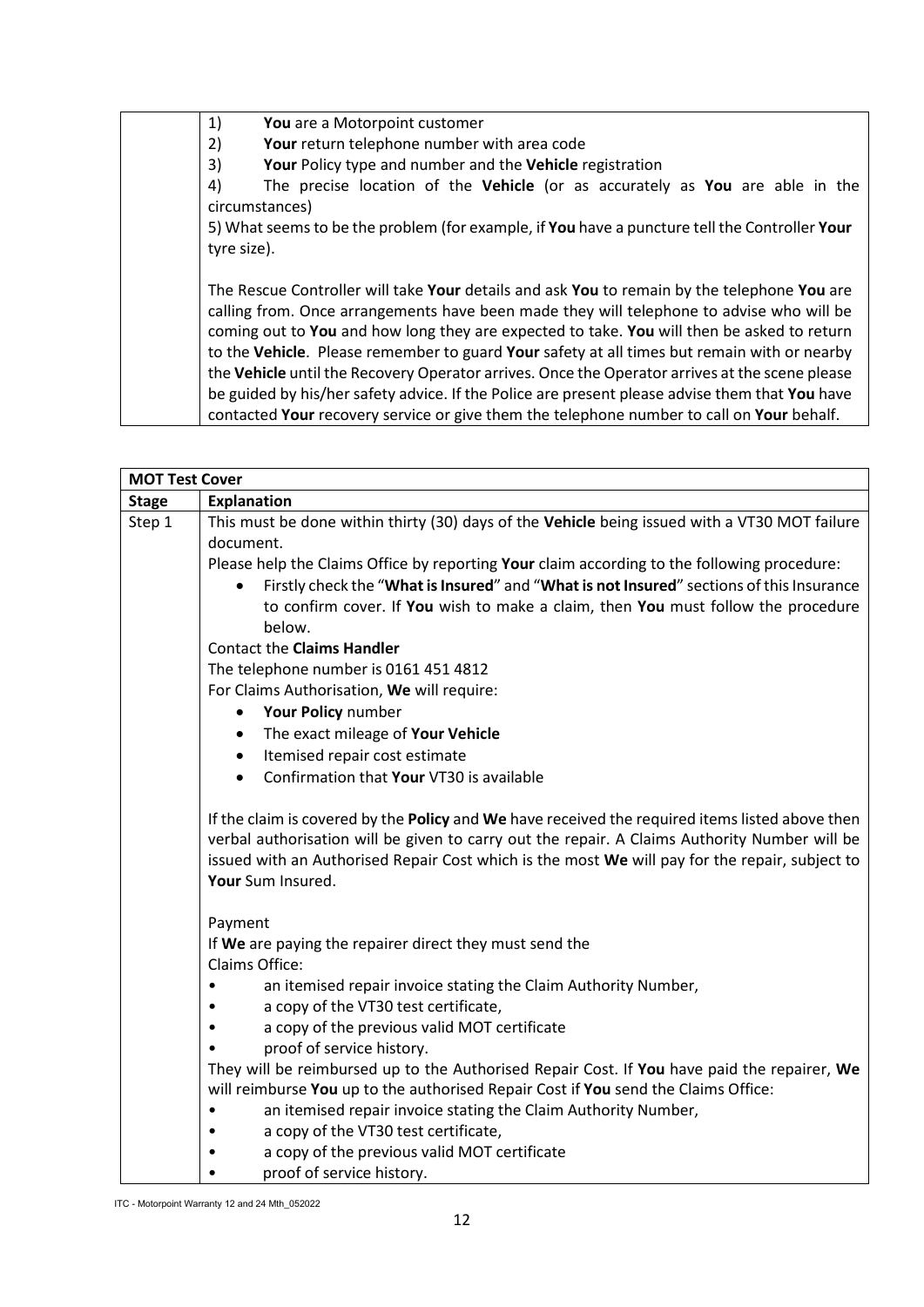### **Points to note about the claims process:**

- The **Claims Handler** will appoint an **Approved Repairer** where possible, who will be responsible for completing the necessary work in the event of a successful claim.
- Diagnostic costs **We** will pay will be limited to a maximum of one (1) hour at the maximum hourly labour rate towards an accepted claim.
- **We** or the **Claims Handler** reserve the right to subject the **Key(s), Lock(s)** or **Vehicle** to an independent assessment.
- **We**, the **Administrator,** the **Claims Handler,** the **Complaints Handler** and the **Supplying Dealer** may obtain and share information concerning any claim **You** may make against this **Policy** with any **Approved Repairer**, for the purposes of administering **Your Policy** and claim.

# **8. POLICY CONDITIONS**

## **Mechanical Breakdown Insurance**

**You** must comply with the following conditions to have the full protection of the Policy. If **You** do not comply with them **We** may at **Our** option cancel the **Policy** or refuse to deal with **Your** claim or reduce the amount of any claim payment.

## Duty of Care

**You** must not continue to drive the **Vehicle** after any damage or incident if this could cause further damage to the **Vehicle**.

#### Fraud

**You** must not act in a fraudulent manner. If **You**, or anyone acting for **You**, make a claim under the **Policy** knowing the claim to be false, or fraudulently exaggerated in any respect; or make a statement in support of a claim, knowing the statement to be false in any respect; or submit a document in support of a claim, knowing the document to be forged or false in any respect; or make a claim in respect of any loss or damage caused by **Your** willful act, or with **Your** connivance, then:

- **We** shall not pay the claim;
- **We** shall not pay any other claim which has been made or will be made under the Policy;
- **We** may at **Our** option declare the Policy void;
- **We** shall be entitled to recover from **You** the amount of any claim already paid under the **Policy**;
- **We** shall not make any return of premium; and
- **We** may inform the Police of the circumstances.

#### **SERVICING**

The **Vehicle** must be serviced in line with the manufacturer's recommended guidelines. If the **Vehicle** has no service history, or the service history is incomplete, the **Vehicle** must be serviced by a VAT-registered garage within twelve (12) months or 12,000 miles (whichever is sooner) from the date **You** bought the **Vehicle**. It must then be serviced in line with the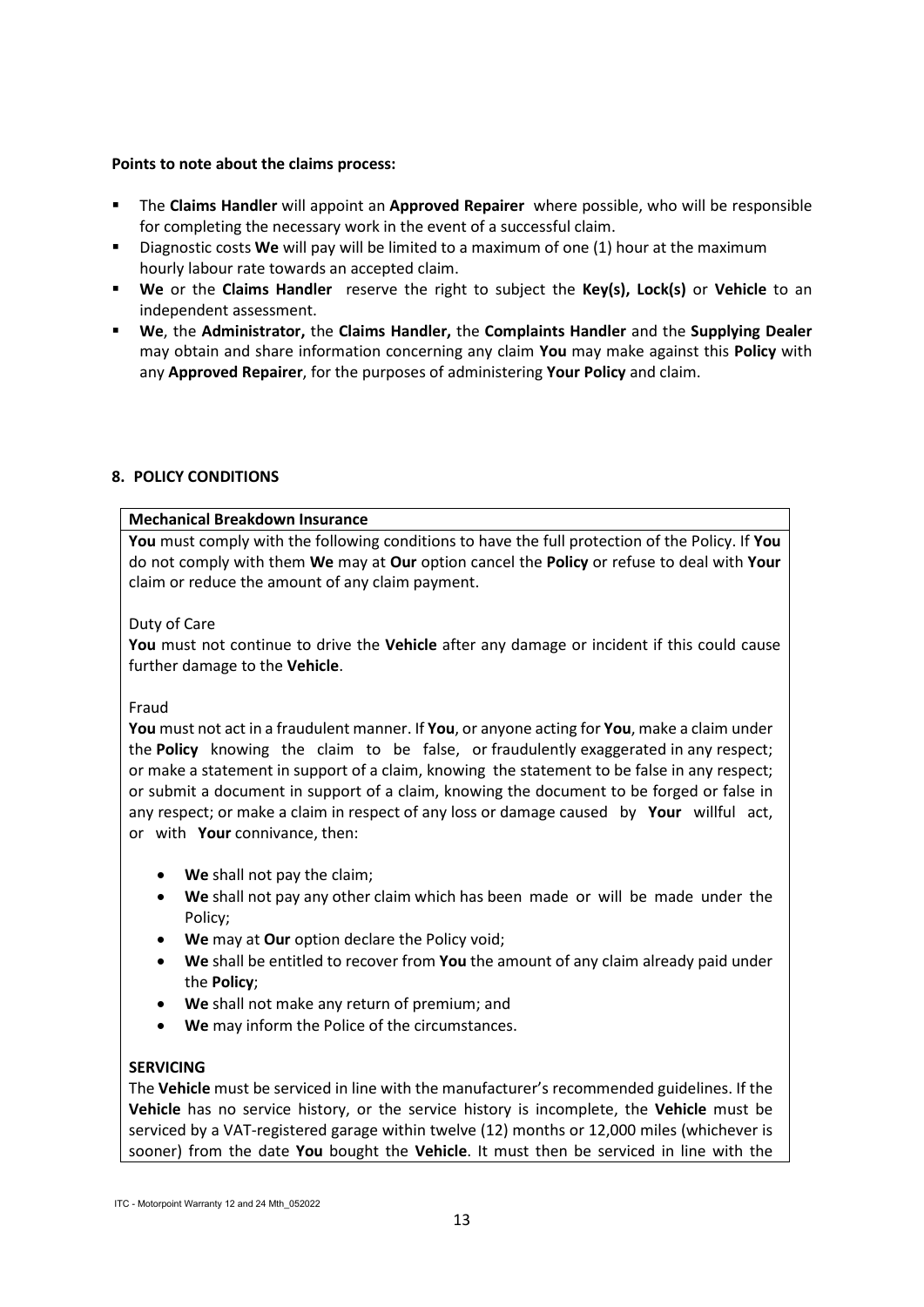manufacturer's specifications, or every twelve (12) months or 12,000 miles (whichever is the sooner). The servicing must include the following.

- Changing the engine oil and filter
- Checking oil levels in the gearbox and differential, and topping them up if necessary
- Checking the coolant level and the strength of the antifreeze or inhibitor, and topping up if necessary
- Checking the timing belt (if one is fitted) and renewing it if necessary
- Replacing the brake fluid in line with the manufacturer's recommendation

The interval between services must not go over the set time or mileage by more than twentyone (21) days or 750 miles. If any circumstances prevent the service from being carried out on time, **You** must immediately send to the **Administrator** written notice of this by 'Signed for' mail.

**You** must keep proof of each service as we may need to check it if **You** make a claim.

The only acceptable proof of servicing will be the fully detailed VAT service invoice, showing the date of the service and the mileage. **You** must keep all these invoices.

If **You** do not provide satisfactory proof of servicing, **Your Vehicle** will not be covered.

# **Warning**

Timing belts [otherwise known as camshaft drive belts]. If **Your Vehicle** has a timing belt, please make sure that it is in good condition and that it is checked and changed in line with the manufacturer's recommendations. If the timing belt breaks it can cause serious and unnecessary engine damage and inconvenience. No responsibility will be accepted for damage caused by the failure of a worn-out timing belt.

# **Key Cover**

**You** must comply with the following conditions to have the full protection of **Your Policy**. If **You** do not comply with them **We** may at **Our** option: cancel the **Policy**; refuse to deal with **Your** claim or reduce the amount of any claim payment.

- All lost and stolen keys must be reported to Motorpoint Key Cover within forty-eight (48) hours of discovery of their loss or theft
- Lost and stolen keys must be reported within forty-eight (48) hours of discovery of their loss or theft to the Police, with the Crime Reference Number retained.
- The total claims in the period of insurance not to exceed the limit in the **Policy Schedule**.
- To claim for key and lock replacement five (5) days must be allowed after registering the loss of **Your** keys with the **Claims Handler**. If the keys are not found in this period a claim can be made up to £500. If keys are found within the five (5) days no claim can be made for key or lock replacement. In the situation of keys being stolen then immediate authorisation for lock and key replacement will be given. The claim will be paid on receipt of a Police report sheet and appropriate bills, up to the maximum limits.
- All receipts for key and lock replacement and call-outs must be forwarded to the **Claims Handler**.
- If **key(s)** are not lost or stolen then no claim will apply.

ITC - Motorpoint Warranty 12 and 24 Mth\_052022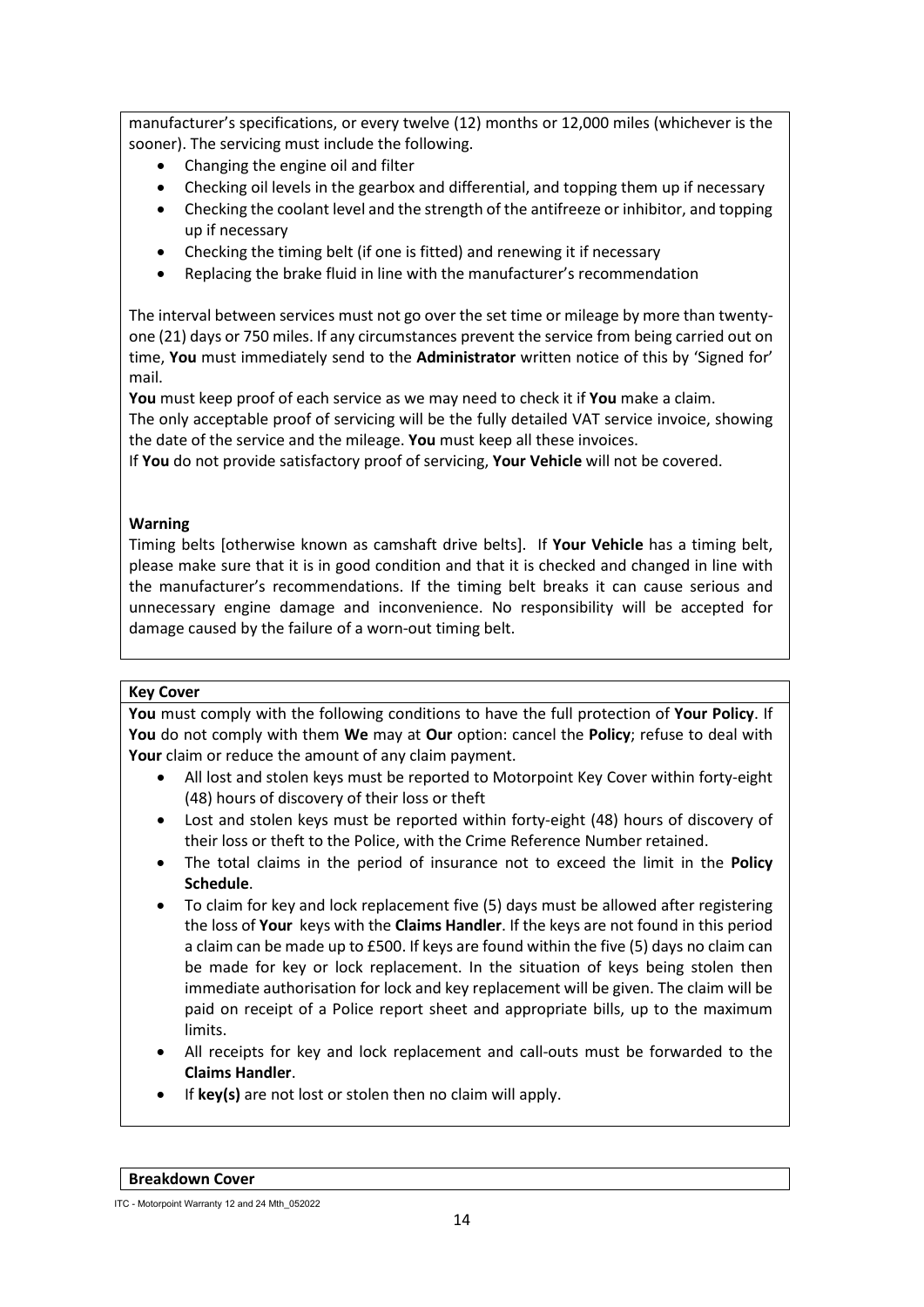**We** will provide cover if:

**You** have met all the terms and conditions within this insurance.

The information provided to **Us**, as far as **You** are aware, is correct.

The Policy is not transferable to any other **Vehicle**.

The driver of the **Vehicle** must remain with or nearby the **Vehicle** until help arrives.

**We** will not be held liable for any costs incurred if **You** are unable to make a connection to the contact telephone number provided.

**We** reserve the right to charge **You** for any costs incurred as a result of incorrect location details being provided.

Motorpoint Breakdown Cover is administered by Call Assist. Should **You** wish to contact them, please send **Your** correspondence to their head office: Motorpoint Breakdown Cover, c/o Call Assist, Axis Court, North Station Road, Colchester, Essex, CO1 1UX

**MOT Test** Cover

**You** must comply with the following conditions to have the full protection of **Your** policy. If **You** do not comply with them **We** may at **Our** option: cancel the **Policy**; refuse to deal with **Your** claim or reduce the amount of any claim payment:

Valid **MOT Certificate**: If required by the Department of Transport **Your Vehicle** must have a valid **MOT Certificate**, prior to and at all times during the Period of Insurance. **Vehicle**s under three (3) years old are exempt. The next **MOT Test** date must not be any earlier than six (6) months after the purchase date of this **Policy**.

Duty of Care: **Your Vehicle** must be serviced at a garage in accordance with the manufacturer's recommendations detailed in the **Vehicle**'s Servicing Handbook, or within a tolerance of thirty (30) days or 1,000 miles whichever occurs first, of the stipulated service interval. It is **Your** responsibility to establish **Your Vehicle** manufacturer's servicing schedules and to comply with them by both time and mileage whichever is the sooner.

Choice: **You** may take **Your Vehicle** to the Department of Transport approved **MOT Test** station of **Your** choice.

Should **Your Vehicle** fail it's MOT, **Your** repairs can be carried out at **Your** choice of repairers.

Eligibility for cover: **You** can apply for cover under this **Policy** if at inception **Your Vehicle** has a valid MOT certificate or is exempt i.e. **Vehicle**s under three (3) years old are not required to hold **MOT Certificate**s.

- The maximum benefit payable by **Us**is detailed in **Section 5 – WHAT IS COVERED** and on the **Policy Schedule**.
- **If You** are covered by any other insurance or warranty for the same or similar benefit(s) provided under this **Policy**, then **We** will only be responsible for paying a fair proportion of any benefit which **We** would otherwise be due to pay.
- **You** will be responsible for payment of any repair work completed by the **Approved Repairer** that falls outside of the scope of this **Policy**.
- The maximum benefit payable by **Us** in respect of the **Vehicle** is the claims limit on the **Policy Schedule**.
- **This Policy** shall not acquire a surrender value.
- It shall not be possible for **You** to assign or change the benefits of this **Policy** in any way whatsoever, other than as specified in **Section 10** - **TRANSFERRING YOUR POLICY**.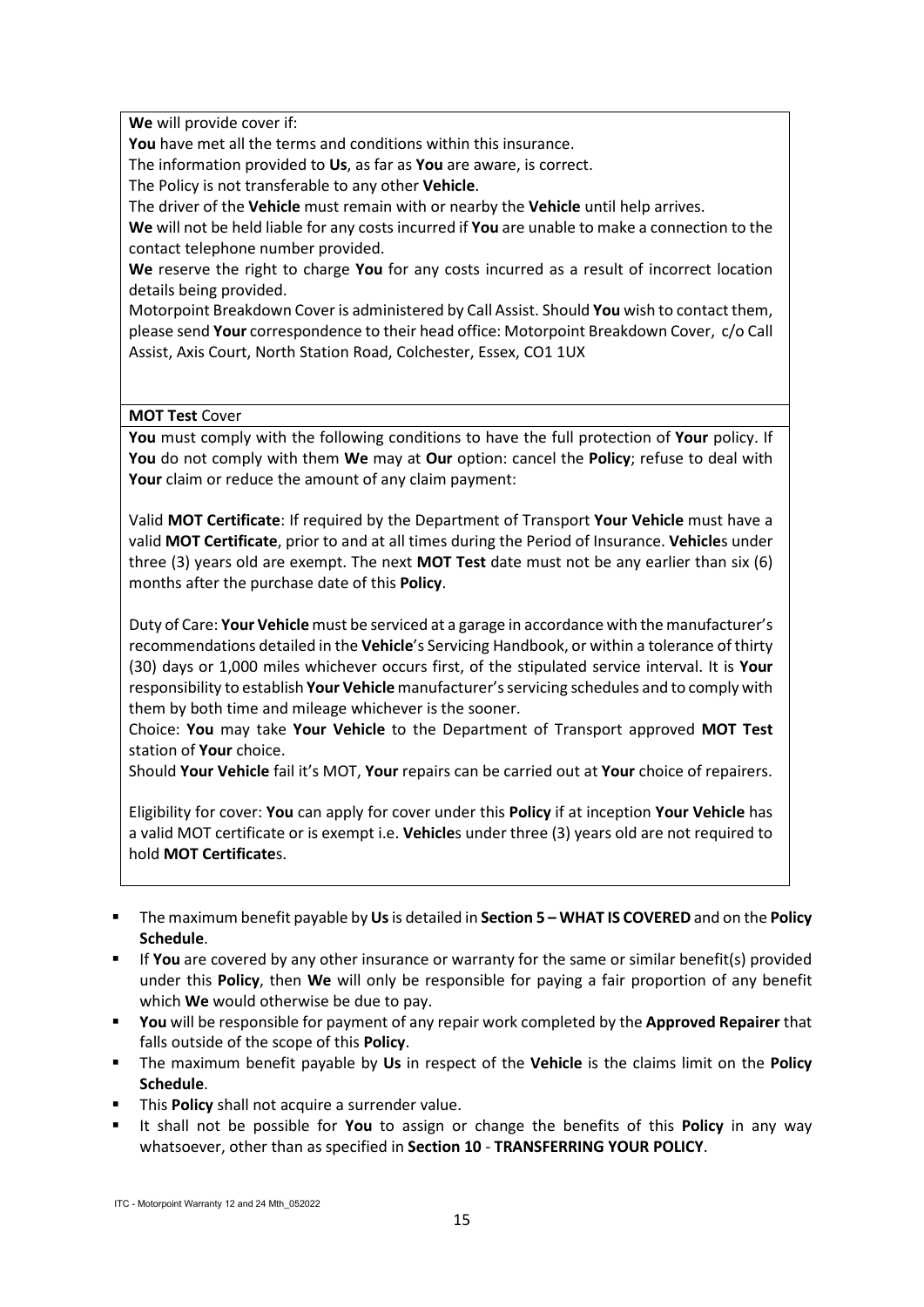- **We** have the right to take proceedings in **Your** name, in order to recover for **Our** benefit, the amount of any payment made under this **Policy**.
- **You** must notify the **Administrator** as soon as possible if any of **Your** details change during the **Policy** term.

## **9. ADDITONAL BENEFITS**

The extra benefits listed below will be provided subject to the limits specified in the Proposal / **Policy** Schedule if any of the parts covered under the **Policy** fail. **Vehicle**.

## **Vehicle** Replacement

The **Claims Handler** will pay up to £30 a day [including VAT], for up to a maximum of seven (7) days, towards the cost of a replacement **Vehicle**. **You** can only have a replacement **Vehicle** if the **Vehicle** is being repaired under the **Policy** and prior authority has been given by the **Claims Handler.** 

## **Exclusions**

- We will not provide a replacement **Vehicle** for the first 24 hours that **You** are without the **Vehicle** or during any delay the repairer may have waiting for parts or commencing repairs.
- We will not cover the costs of or fuel or insurance for the replacement **Vehicle**.
- We will not cover any motoring fines and congestion charges that **You** may incur.

#### **10.TRANSFERRING YOUR POLICY**

This **Policy** cannot be transferred to another **Vehicle** or to any subsequent owner of the **Vehicle** except where ownership of the **Vehicle** is transferred to a **Family Member.** Cover may be transferred to that **Family Member** by contacting the **Administrator** within ninety (90) days of change of ownership, so long as that **Family Member** meets the eligibility criteria in **Section 3** - **ELIGIBILITY**.

### **11. CANCELLING YOUR POLICY**

**You** may cancel the **Policy** with the **Supplying Dealer** within thirty (30) days of the delivery date of **Your Vehicle** without financial penalty provided no claim has been submitted. Thereafter both parties must give thirty (30) days' notice of cancellation. The **Policy** has no surrender value and no premium paid will be refunded after thirty (30) days of the **Policy** sale date.

#### **12. COMPLAINTS PROCEDURE**

If **You** wish to make a complaint about the conduct of the sale of this **Policy**, including any information provided as part of the sale, please contact the **Supplying Dealer**.

The **Complaints Handler** handles all other complaints relating to this **Policy** on **Our** behalf. If **You** wish to make a complaint, please do so: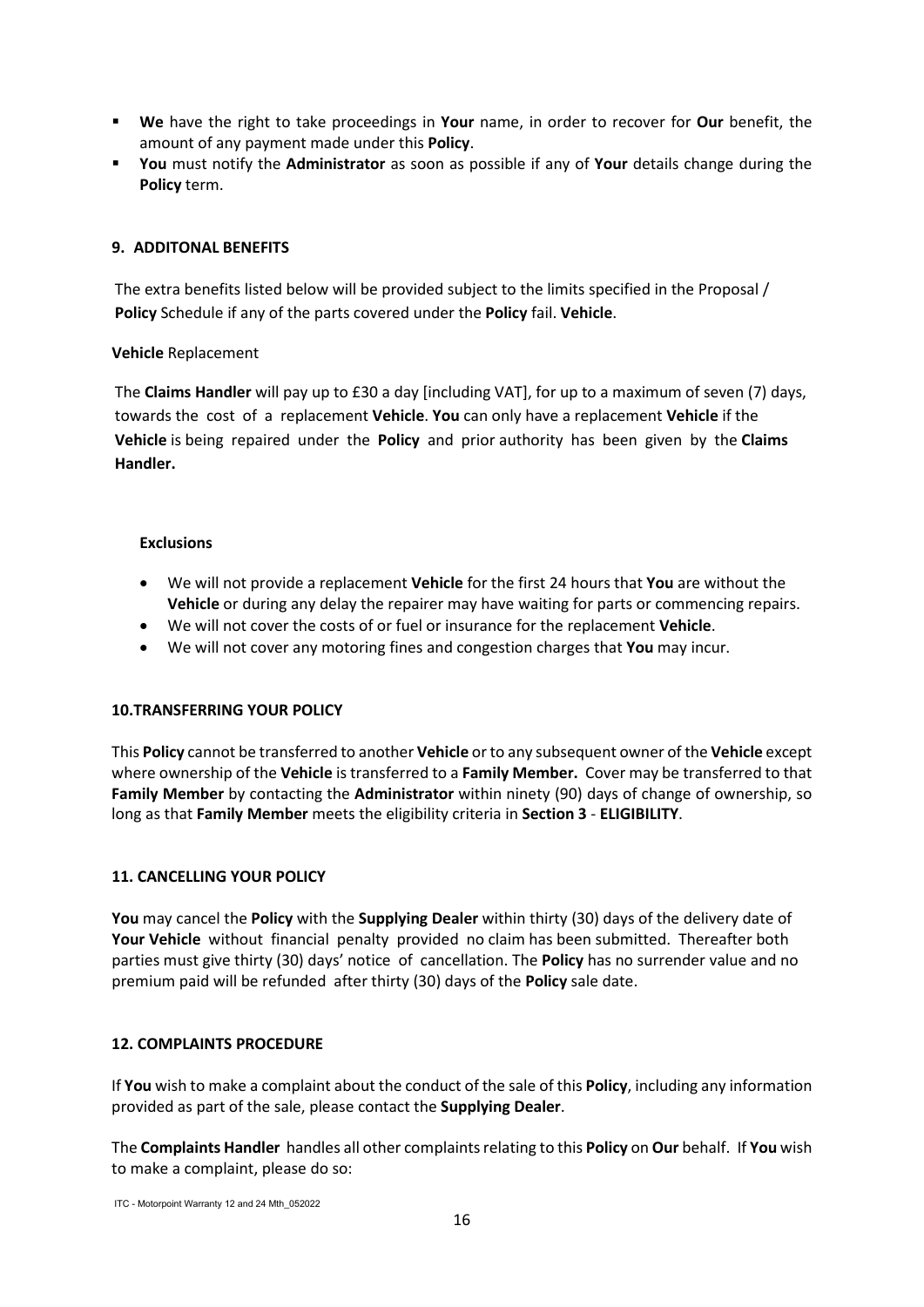- by telephone on 0117 456 2443 ; or
- by writing to the Customer Outcome Manager a[t complaints@itccompliance.co.uk](mailto:complaints@itccompliance.co.uk)

The **Complaints Handler** will acknowledge **Your** complaint promptly and will aim to resolve it within eight (8) weeks from first notification.

If the **Complaints Handler** cannot resolve **Your** complaint within this period, they will notify **You** in writing to confirm the reasons why. In this case, or if **Your** complaint is not resolved to **Your** satisfaction, the **Complaints Handler** will advise **You** of **Your** rights to refer **Your** complaint to The Financial Ombudsman Service, free of charge:

- by submitting **Your** complaint online please see financial-ombudsman.org.uk; or
- by email at [complaint.info@financial-ombudsman.org.uk;](mailto:complaint.info@financial-ombudsman.org.uk) or
- by telephone on 0207 964 1000; or
- by writing to the Financial Ombudsman Service, Exchange Tower, Harbour Exchange Square, Isle of Dogs, London, E14 9SR UK.

**IMPORTANT**: The Financial Ombudsman Service will expect **You** to have followed the above procedure before they accept **Your** case.

Following this complaints procedure does not affect **Your** legal rights.

## **13.SANCTIONS**

**We** shall not provide any benefit under this contract of insurance to the extent of providing cover, payment of any claim or the provision of any benefit where doing so would breach any sanction, prohibition or restriction imposed by law or regulation.

# **14. THIRD PARTY RIGHTS**

Except where otherwise required by law, **You** and **We** have agreed that:

- it is not intended for any third party to this contract to have the right to enforce the terms of this **Policy**; and
- **You** and **We** can rescind or vary the terms of this contract without the consent of any third party to this **Policy**, who might seek to assert that they have rights under this **Policy**.

#### **15. MISINFORMATION**

When applying for insurance, varying **Your** cover, or submitting a claim, **You** or anyone acting on **Your** behalf must take reasonable care to answer all questions honestly and to the best of **Your** knowledge. Failure to do so may affect the validity of **Your Policy** or the payment of **Your** claim.

#### **16. APPLICABLE LAW**

This **Policy** shall be subject to the law of England and Wales, unless **We** and **You** agree otherwise.

# **17. COMPENSATION SCHEME**

ITC - Motorpoint Warranty 12 and 24 Mth\_052022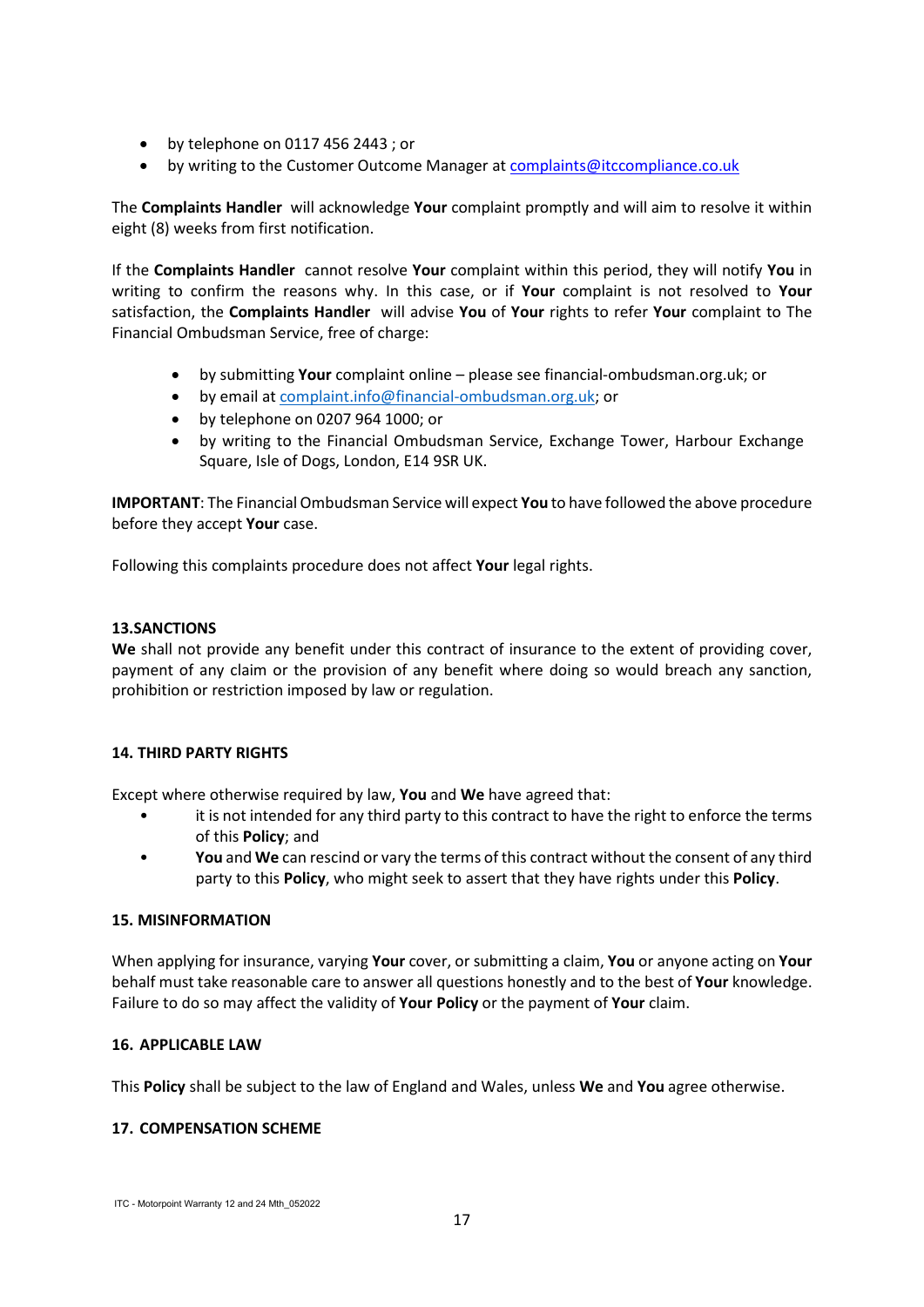**You** may be entitled to compensation from the Financial Services Compensation Scheme (FSCS) in the UK if, in the unlikely event, Fortegra Europe Insurance Company Ltd cannot meet its liabilities under this **Policy**. The level and extent of compensation provided will depend on the location of the risk, the type of insurance and on the circumstances of the claim.

Further information about the Financial Services Compensation Scheme is available from the FSCS website www.fscs.org.uk.

The FSCS can be contacted:

- online by completing the form on the FSCS website [www.fscs.org.uk/contact-us/;](http://www.fscs.org.uk/contact-us/) or
- by calling 0800 678 1100; or
- by writing to Financial Services Compensation Scheme, PO Box 300, Mitcheldean, GL17 1DY; or
- by live chat via the FSCS website [www.fscs.org.uk/contact-us/.](http://www.fscs.org.uk/contact-us/)

## **18. PRIVACY AND DATA PROTECTION NOTICE**

#### Data Protection

Fortegra Europe Insurance Company Ltd and the **Complaints Handler** (as Joint Data Controllers) are committed to protecting and respecting **Your** privacy in accordance with the current Data Protection Legislation ("Legislation"). Below is a summary of the main ways in which **We** process **Your** personal data.

#### How **We** Use **Your** Personal Data

**We** may use the personal data **We** hold about **You** for the purposes of performing **Your** contract of insurance, this includes providing insurance that **You** request of **Us** and administering the same; including handling claims and any other related purposes, underwriting (which may include underwriting decisions made via automated means), offering renewal terms, pricing or statistical purposes. **We** may also use **Your** data to safeguard against fraud and money laundering and to meet **Our** general legal and regulatory obligations.

#### Disclosure of **Your** Personal Data

**We** may disclose **Your** personal data to third parties involved in providing products or services to **Us**, or to service providers who perform services on **Our** behalf. These include **Our** group companies, affinity partners, brokers, agents, third party administrators, other insurers, reinsurers, other insurance intermediaries, insurance reference bureaus, credit agencies, fraud detection agencies, loss adjusters, external law firms, external accountants and auditors, regulatory authorities, and as may be required by law.

#### International Transfers of Data

**We** may transfer **Your** personal data to destinations outside of the United Kingdom or the EEA. Where **We** transfer **Your** personal data outside of the United Kingdom or the EEA, **We** will ensure that it is treated securely and in accordance with the Legislation.

#### **Your** Rights

**You** have the right to ask **Us** not to process **Your** data for marketing purposes, to see a copy of the personal information **We** hold about **You**, to have **Your** data deleted (subject to certain exemptions), to have any inaccurate or misleading data corrected or deleted, to restrict the processing of **Your** data, to ask **Us** to provide a copy of **Your** data to any controller and to lodge a complaint with the local data protection authority.